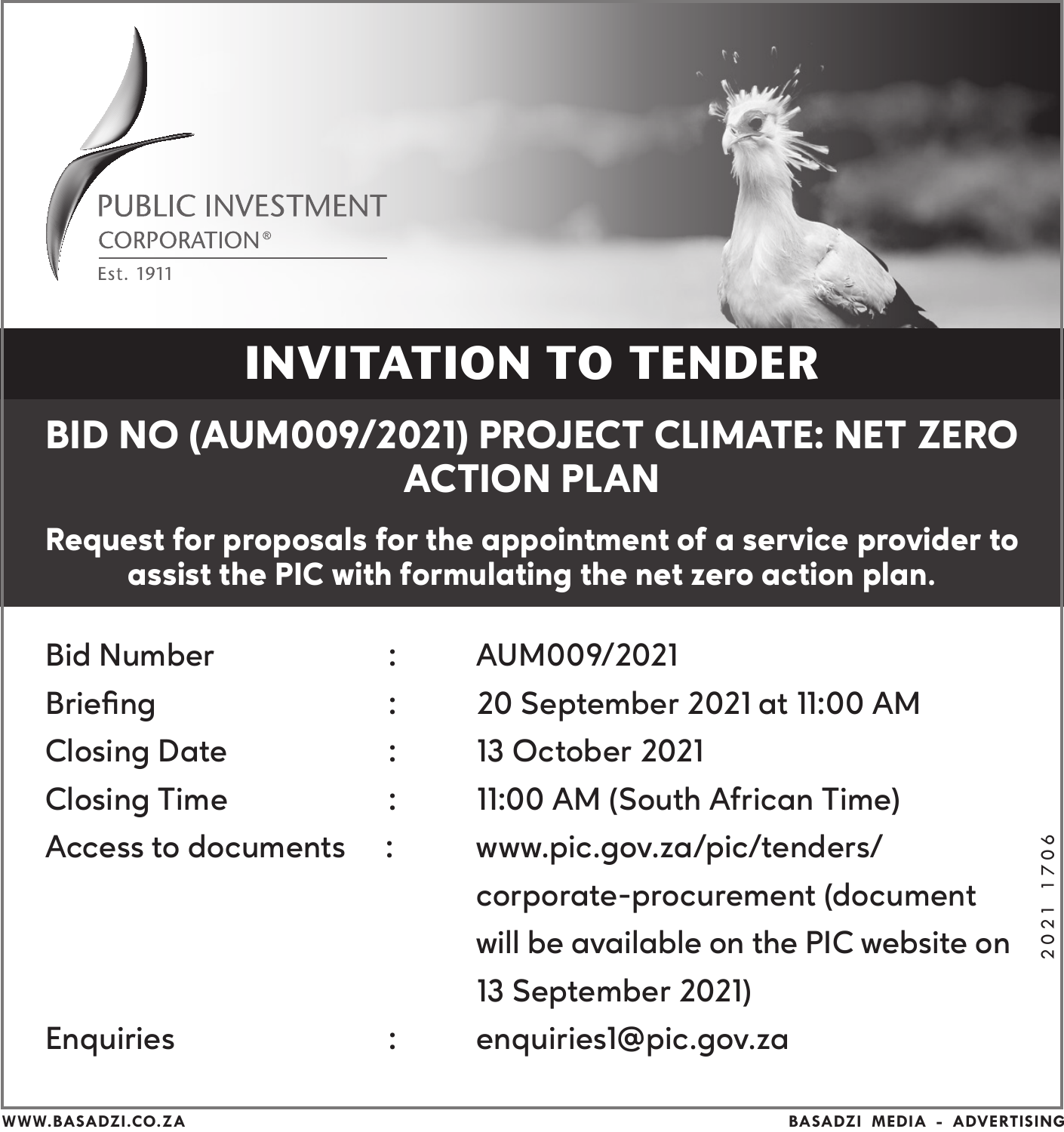

# THE SUCCESSFUL BIDDER IS REQUIRED TO MEET REQUIREMENTS OF THE PUBLIC INVESTMENT CORPORATION: BID REFERENCE NUMBER: AUM009 2021 BID DESCRIPTION: Project Climate - Request for proposals for the appointment of a service provider to assist the PIC with formulating the Climate Change Strategy (CCS) - NZAP PIC WEBSITE: www.pic.gov.za CLOSING DATE: **13 OCTOBER 2021** CLOSING TIME: Electronic receipt of bid documents by the PIC at 11h00 (UTC+02:00) Harare:Pretoria VALIDITY PERIOD: 180 days SUBMISSION DETAILS: Bidders are required to forward their email addresses to **enquiries1@pic.gov.za** to receive a link to onedrive for submission. **SUBMISSION** REQUIREMENTS • Bidders are required to submit their proposal on time. • No link requests will be accepted after the closing date and time. • All documents to be uploaded electronically. BRIEFING SESSION: A virtual briefing session will be held on 20 SEPTEMBER 2021 at 11:00. REGISTRATION DETAILS **[Click here to join the meeting](https://teams.microsoft.com/l/meetup-join/19%3ameeting_Njk0NDU1YWMtNTE5YS00ZWQ4LTllOTYtNzQwMWU1ZjU4OWI4%40thread.v2/0?context=%7b%22Tid%22%3a%2206fdb25e-a78c-4818-a304-562007fd761b%22%2c%22Oid%22%3a%22014002e3-88dd-44bb-bc2b-22b845ed53e9%22%7d)** alternatively, bidders are to register their email address quoting the correct reference to **[enquiries1@pic.gov.za](mailto:enquiries1@pic.gov.za)** by 17 September 2021. COMPANY NAME: CONTACT PERSON: CONTACT DETAILS: EMAIL ADDRESS: BIDDERS ADDRESS: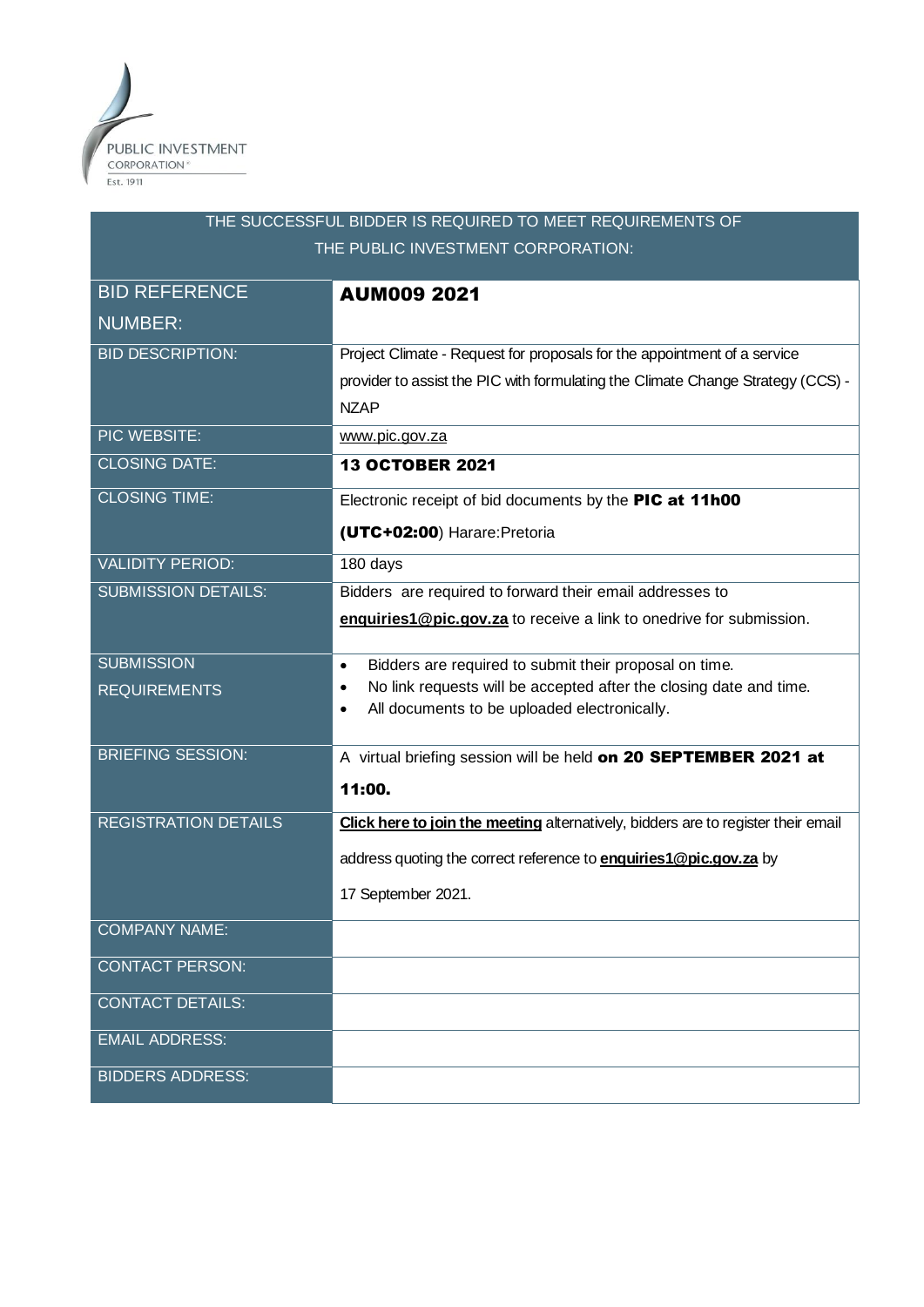

## TABLE OF CONTENTS

| 2 <sup>1</sup>          |    |
|-------------------------|----|
| $\overline{3}$          |    |
| $\overline{\mathbf{4}}$ |    |
| 5                       |    |
| 6                       |    |
| $\overline{7}$          |    |
| 8                       |    |
| 9                       |    |
| 10                      |    |
| 11                      |    |
| 12                      |    |
| 13                      |    |
| 15                      |    |
| 16.                     |    |
| 17                      | 24 |
|                         |    |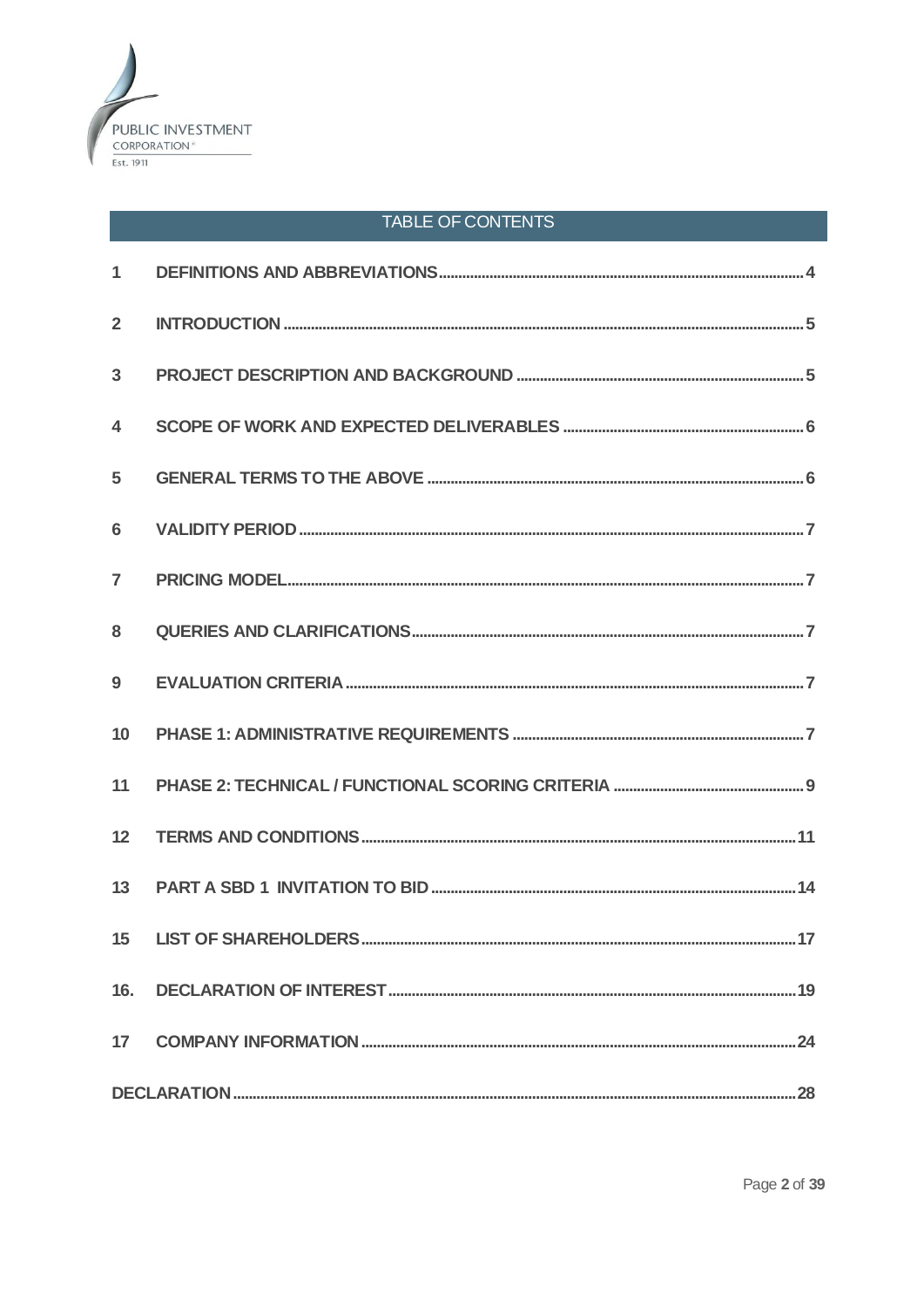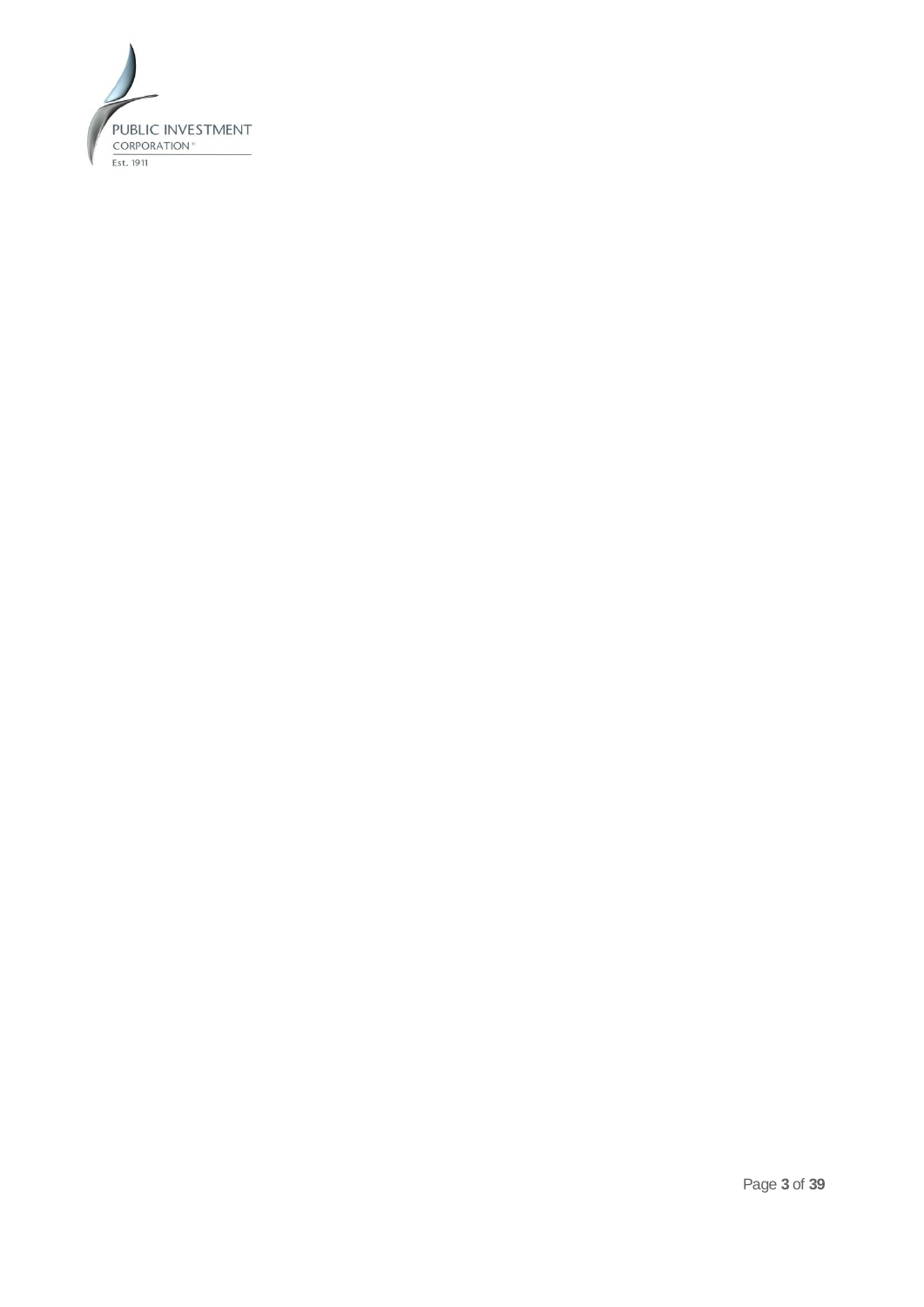

## <span id="page-4-0"></span>**1 DEFINITIONS AND ABBREVIATIONS**

- 1.1 **B-BBEE** means black broad-based economic empowerment
- 1.2 **Bid** means a written offer in a prescribed or stipulated form in response to an invitation by PIC for the provision of goods and services, through price quotations, advertised competitive tendering processes or proposals;
- 1.3 **BBBEE Act** means the Broad Based Black Economic Empowerment Act, 2003 (Act No. 53 of 2003);
- 1.4 **Consortium or joint venture** means an association of persons for the purpose of combining their expertise, property, capital, skill and knowledge in an activity for the execution of a contract;
- 1.5 **Contract** means the agreement that results from the written acceptance of a bid by the PIC and successful negotiation and signature of same by both parties delegated authorities;
- 1.6 **Functionality** means the measurement according to predetermined norms, as set out in the bid documents, of a service or commodity that is designed to be practical and useful, working or operating, taking into account among other factors, the quality, reliability, viability and durability of service and the technical capacity and ability of a bidder;
- 1.7 **Ownership** means the percentage ownership and control, exercised by individuals within an enterprise;
- 1.8 **PPPFA** means the Preferential Procurement Policy Framework Act, 2000 (Act No 5 of 2017);
- 1.9 SANAS means the South African National Accreditation System;
- 1.10 POPIA means the Protection of Personal Information Act, 2013 (Act No 4 of 2013);
- 1.11 **Validity Period** means the time period for which price quotation for the provision of goods and services shall remain valid, in this case, being a period of 180 (one hundred and twenty) days;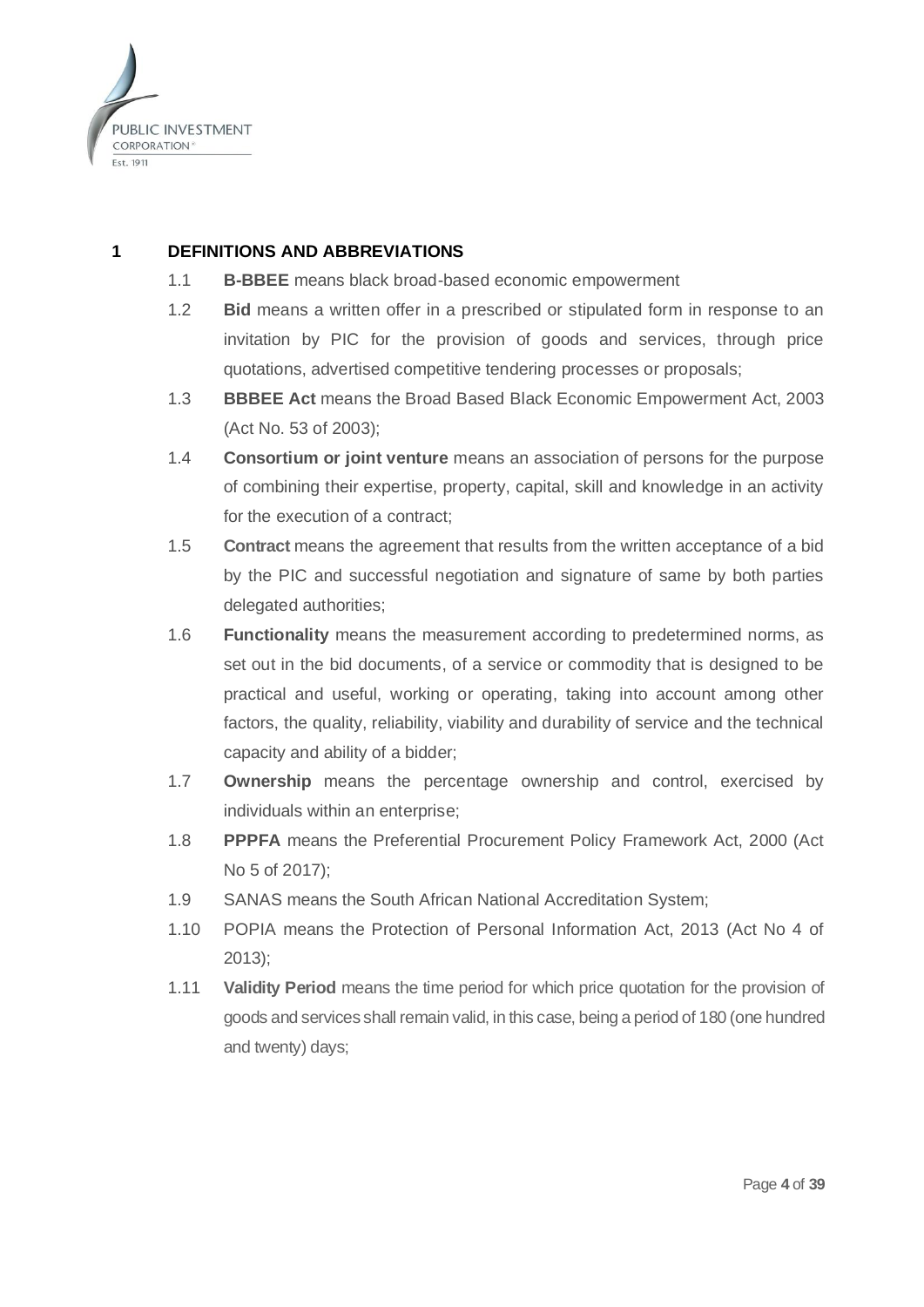

## <span id="page-5-0"></span>**2 INTRODUCTION**

The Public Investment Corporation (PIC) is an asset management company wholly owned by the government of the Republic of South Africa duly represented by the Minister of Finance. The PIC manages investments on behalf of public sector funds which include Government Employees Pension Fund (GEPF), Unemployment Insurance Fund (UIF) and Compensation Fund.

## <span id="page-5-1"></span>**3 PROJECT DESCRIPTION AND BACKGROUND**

The PIC invests above funds in South Africa, the Rest of the African Continent and Offshore in accordance with the client investment mandates across the following asset classes; Listed equities, capital markets, money markets, property and unlisted/alternate investments (private equity and impact investments).

- 3.1.1 The PIC is a signatory to the United Nations Global Compact (UNGC) and the Principles for Responsible Investment (UNPRI). As a signatory to the UNGC, the PIC is committed to Sustainable Development Goals (SDGs), which seek to advance universal principles of human rights, labour, environment and anti-corruption. Being a signatory to the PRI means that the PIC's investments decisions must be taken with consideration of Environmental, Social, and Governance factors.
- 3.1.2 As sustainability is fundamental to the PIC's investment philosophy, PIC recognizes and acknowledges its duty to take bold commitments to tackle the climate crisis, and contribute meaningfully to transitioning to a net zero economy through our investment decisions and continuous monitoring of our carbon footprint. PIC will utilize its position as an advocate to encourage climate change solutions.
- 3.1.3 To meaningfully tackle the climate crisis the PIC seeks to formulate and develop an implementable Climate Change Strategy (CCS), policies and plans that will aid the PIC to achieve the net zero goals by 2050 or earlier. The CCS will cover the PIC investment portfolio as a whole, focusing on all the asset classes in the Assets under Management.
- 3.1.4 The PIC accordingly seeks to appoint a suitably qualified and experienced service provider to assist the PIC with formulating a climate change strategy, policies and action plans, that will manage climate risks and and aid in realising opportunities presented by transitioning in line with the scope outlined below.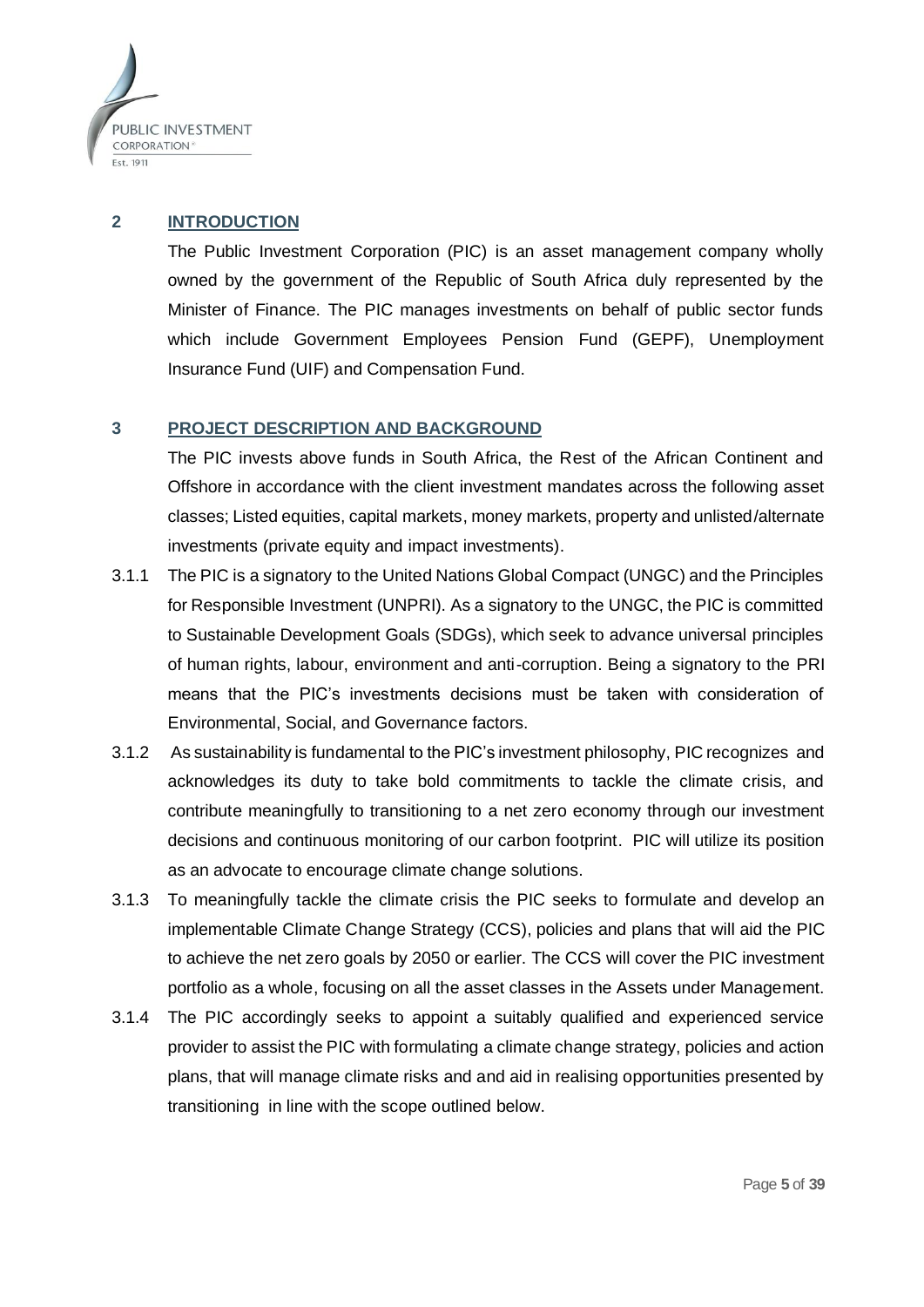

## <span id="page-6-0"></span>**4 SCOPE OF WORK AND EXPECTED DELIVERABLES**

- 4.1 Formulate baseline assessments to measure current carbon footprint across all PIC assets under management.
- 4.2 Align PIC with the Paris Agreement strategic roll out plan of keeping the Global Temperature below 20C.
- 4.3 Align the PIC with the South African National Climate Change Bill, by assessing sectors invested in.
- 4.4 Develop sector adaptation interventions whilst also being cognizant of international, national and local requirements and trends.
- 4.5 Develop a NZAP for all PIC asset classes to actively reduce carbon emissions over time taking account of science-based emissions targets, carbon credits and taxes. Including assets where technology doesn't yet exist and incorporating the pros, cons, cost impact on returns and recommendations.
- 4.6 The NZAP should align PIC asset portfolios based on forward looking assessments of transition readiness.
- 4.7 The NZAP should be categorized into short, medium and long-term interventions and/or activities.
- 4.8 Develop monitoring, evaluation and reporting frameworks and undertake skills transfer to PIC to facilitate effective and efficient ongoing monitoring, evaluation and reporting on implementation progress.
- 4.9 Formulate and guide PIC on active ownership engagement strategies on climate change with investees.
- 4.10Advise the PIC on appropriate IT systems in the market that PIC can procure to assist with the monitoring, evaluation and reporting on the NZAP as it relates to our footprint and impact.

## <span id="page-6-1"></span>**5 GENERAL TERMS TO THE ABOVE**

The service providers are expected to include any other work and the associated pricing they deem necessary to assist the PIC in achieving the object of this assignment and such must be included in a separate section of the proposal.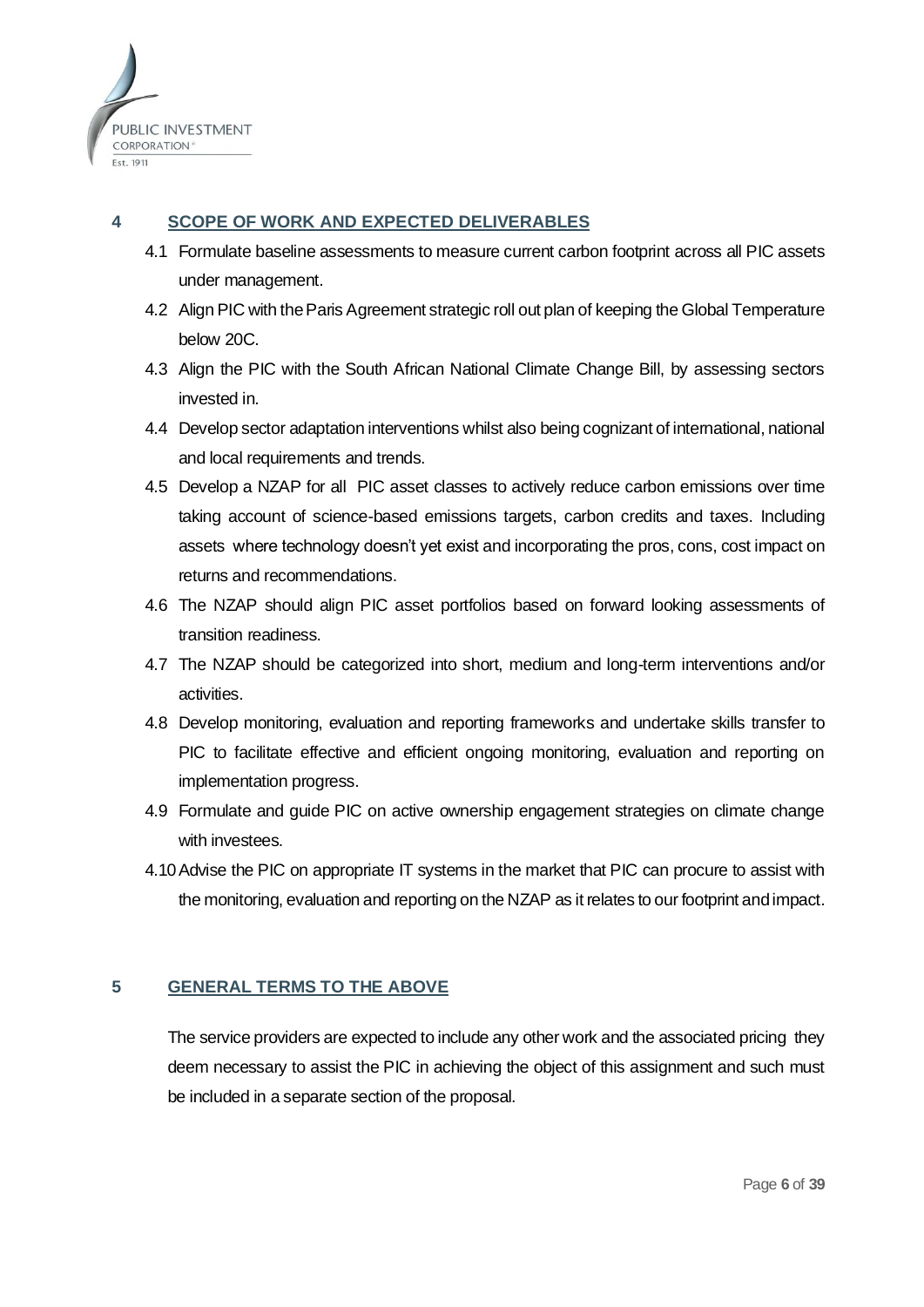

## **6 VALIDITY PERIOD**

<span id="page-7-0"></span>Bids must remain valid and available for (180) days calculating from the closing date as advertised for the bid, for acceptance, or non-acceptance by PIC. The bidder undertakes not to withdraw, or alter, the Bid during this period. Should no response be received within validity period, bidders should consider the bid unsuccessful.

#### <span id="page-7-1"></span>**7 PRICING MODEL**

7.1 Pricing has to be broken down with amounts indicating VAT amount. 7.2 Pricing has to be submitted separate from the RFP document.

## <span id="page-7-2"></span>**8 QUERIES AND CLARIFICATIONS**

Any additional information required which is not clarified in the specifications must be addressed in writing to [\(enquiries1@pic.gov.za\)](mailto:enquiries1@pic.gov.za) by. All correspondence must state the bidreference number.

## <span id="page-7-3"></span>**9 EVALUATION CRITERIA**

The evaluation criteria will be based on the following three phases :

- Phase 1: Administrative requirements
- Phase 2: Functionality Evaluation (minimum threshold= 70/100)
- Phase 3: Price and BEE Evaluations (70/30 points)/(80/20 points)

## <span id="page-7-4"></span>**10 PHASE 1: ADMINISTRATIVE REQUIREMENTS**

All bid responses that do not meet the administrative requirements will be disqualified, and will not be considered for further evaluation on the Functional Requirements. The Mandatory Adminstrastrive Requirements are stated below, bidders that meet all administrative requirements will proceed to the next stage.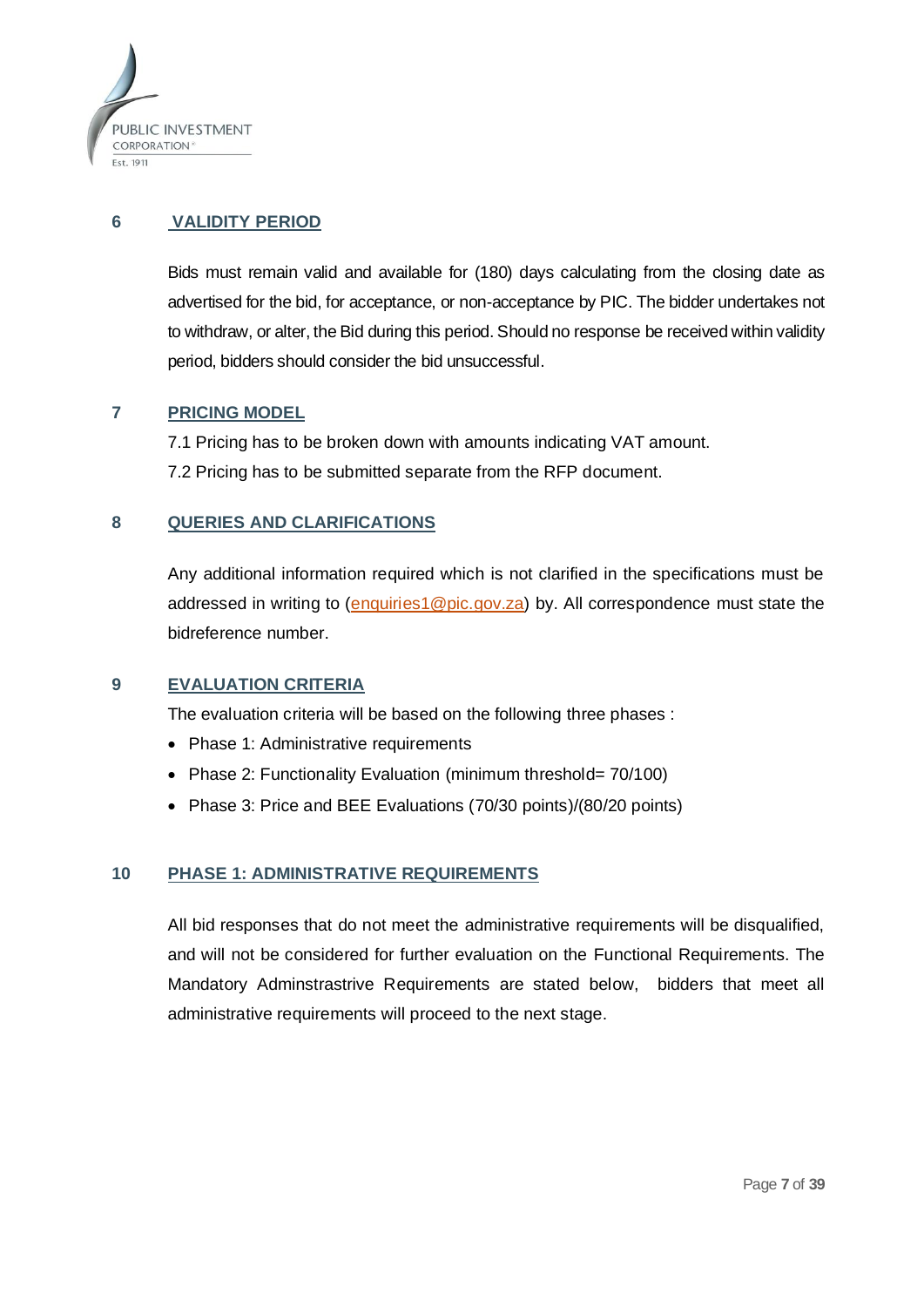

| <b>ADMINISTRATIVE REQUIREMENTS</b> | Page<br>Number                                                                                   | Tick if<br>included |  |
|------------------------------------|--------------------------------------------------------------------------------------------------|---------------------|--|
| 1                                  | A valid and original Tax Clearance Certificate/Valid Tax Pin Number, if not a Foreign entity as  |                     |  |
|                                    | per paragraph 13 below.                                                                          |                     |  |
| 2                                  | For RSA/domesticsdomiciled entities - BBBEE status level certificate - Accredited by SANAS       |                     |  |
|                                    | (If no BEE certificate is submitted/or BEE certificate submitted is not valid, no points will be |                     |  |
|                                    | allocated for BEE). EME's and QSE's -sworn Affidavit.                                            |                     |  |
|                                    | Non RSA domiciled entities - Not applicable                                                      |                     |  |
| 3                                  | Signed and completed declaration of interest document                                            |                     |  |
| 4                                  | Signed and completed SBD 1 - Invitation to Bid document                                          |                     |  |
| 5                                  | Signed and completed Company Information document                                                |                     |  |
| 6                                  | Audited or independently reviewed financial statements not older than 18 months.                 |                     |  |
| $\overline{7}$                     | Completed and signed Company Information document and submission of all the required             |                     |  |
|                                    | documentation as stipulated in the company profile document                                      |                     |  |
| 8                                  | Acceptance of the conditions as stipulated in the bid document                                   |                     |  |
| 9                                  | All documents should be clearly indexed                                                          |                     |  |
| 10                                 | Proposal to be submitted electronically to (one drive link will be shared post briefing session) |                     |  |
| 11                                 | Kindly enclose your Central Supplier Database (CSD) Registration Document.                       |                     |  |
| 12                                 | If a bidder is a Joint Venture or Consortium, the bidder must submit a consolidated B-BBEE       |                     |  |
|                                    | scorecard as if they were a group structure. Note: If a bidder is a Consortium, Joint Venture    |                     |  |
|                                    | or Prime Contractor with Subcontractor(s), the documents listed above must be submitted for      |                     |  |
|                                    | each Consortium/ JV member or Prime Contractor and Subcontractor(s). Copy of Joint               |                     |  |
|                                    | Venture/ Consortium/ Subcontracting agreement duly signed by all parties (if applicable).        |                     |  |
| 13                                 | Bidder has numbered proposal e.g. functional & Pricing proposal                                  |                     |  |
| 14                                 | Completion of POPIA consent forms attached to this RFP                                           |                     |  |
|                                    | <b>MANDATORY REQUIREMENTS:</b>                                                                   |                     |  |
| 15                                 | Must have done similar projects with two international companies, one of which must be in        |                     |  |
|                                    | compliance with EU regulations. Evidence must be included - A detailed description of the        |                     |  |
|                                    | work; and contact details of the bidder's client where this assignment was executed              |                     |  |
|                                    | (telephone, e-mail and physical address).                                                        |                     |  |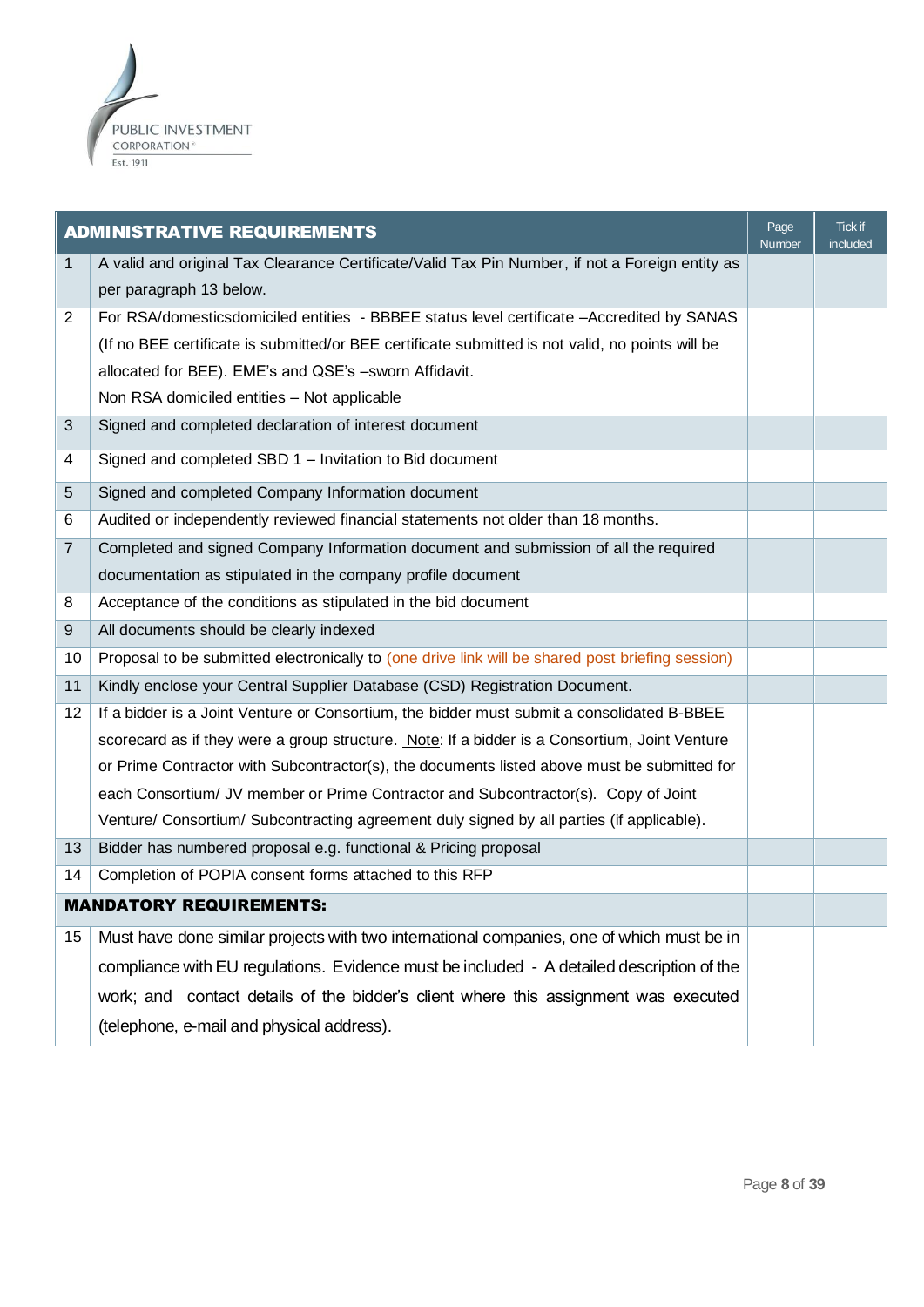

## <span id="page-9-0"></span>**11 PHASE 2: TECHNICAL / FUNCTIONAL SCORING CRITERIA**

Bidders, who scores below 70 points, will not go through to the next level of evaluations. Presentations and site visits **may** form part of the evaluation. (Bidder who scores 70 or more points out of 100 points allocated at technical evaluation may be subjected to site visits and further evaluated on price and B-BBEE.

The criteria may be adjusted by Bid Specification Committee (BSC) . Weights to be agreed on by BSC.

| <b>CRITERIA</b>                                                      | <b>WEIGHT</b> | <b>TOTAL</b> |
|----------------------------------------------------------------------|---------------|--------------|
| <b>TECHNICAL</b>                                                     |               |              |
| • The bidder must have prior Climate Change, Net Zero planning and   |               |              |
| project implementation experience with financial services companies, | 10            |              |
| pension funds or asset management companies is a key requirement.    |               |              |
| • Bidder must demonstrate the understanding of the scope of work and | 20            | 40           |
| its' ability to complete the assignment satisfactorily.              |               |              |
| • Active ownership strategies and impact                             | 10            |              |
| <b>METHODOLOGY:</b>                                                  |               |              |
| • Bidder must propose methodology to execute this assignment.        | 20            | 20           |
| <b>TEAM COMPETENCY:</b>                                              |               |              |
| Experience and expertise of the Team Leader(s) proposed on this      |               |              |
| assignment (CV of the Team Leader(s)) must be included. Such CV      |               |              |
| must highlight their expertise and previous experience and exposure  | 15            |              |
| to this type of assignment and in Sustainability. The Team Leader    |               |              |
| must have at least at a minimum of eight (8) years' experience in    |               | 30           |
| Sustainability/ESG and similar assignments. Prior experience and     |               |              |
| work done at prior employment will be considered.                    |               |              |
| • Experience and expertise of the Support Team proposed on this      |               |              |
| assignment (CV of each Support Team Member must be included.         | 15            |              |
| Such CV must highlight their expertise and previous experience and   |               |              |
| exposure to this type of assignment and in Sustainability/ESG. The   |               |              |
| Support Team must have at least at a minimum of seven (7) years'     |               |              |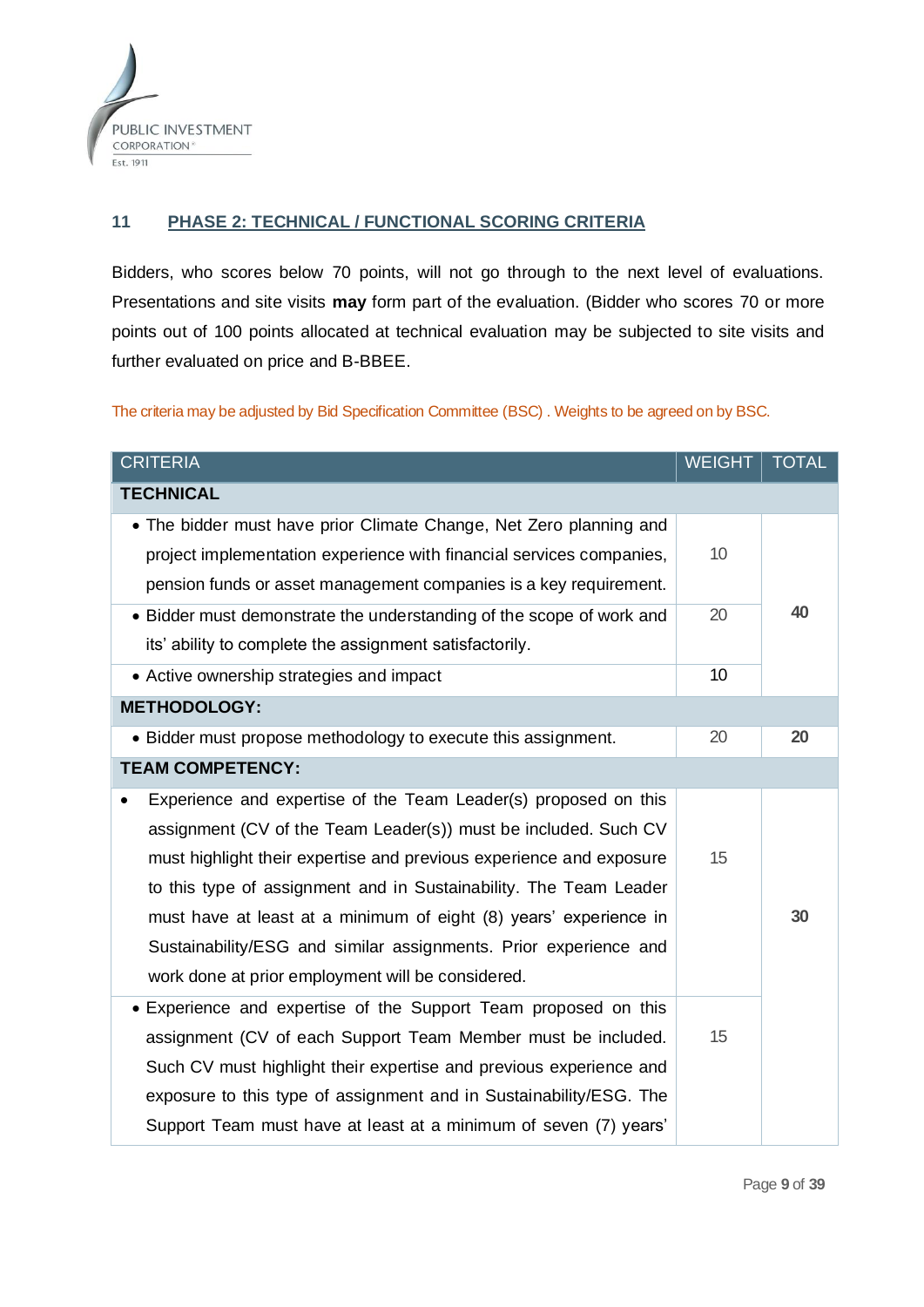

| <b>CRITERIA</b>                                                                 | <b>WEIGHT</b> | <b>TOTAL</b> |
|---------------------------------------------------------------------------------|---------------|--------------|
| experience in similar assignments and in and in Sustainability/ESG.             |               |              |
| Prior experience and work done at prior employment will be taken into           |               |              |
| account.                                                                        |               |              |
| <b>REFERENCES</b>                                                               |               |              |
| Provide three contactable references where similar assignment, two              |               |              |
| of which must be international, were executed, and the references               |               |              |
| must include:                                                                   | 10            | 10           |
| A detailed description of the work; and                                         |               |              |
| Contact details of the bidder's client where this assignment was<br>$\bullet$   |               |              |
| executed (telephone, e-mail and physical address).                              |               |              |
| The reference must be on the bidder's client letter and signed by the           |               |              |
| Senior Executive of the bidder's client and must not be older than 5 years      |               |              |
| <b>TOTAL</b>                                                                    |               | 100          |
| <b>Threshold 70</b>                                                             |               |              |
| Only service providers who scores a minimum of 70 will proceed to the next step |               |              |
| of evaluation.                                                                  |               |              |

## **PRICE & BEE**

All bids that achieve the minimum qualifying score of 70% for Functionality (acceptable bids) will be evaluated further in terms of the preference point system below.

| <b>CRITERIA</b> | <b>POINTS</b> |
|-----------------|---------------|
| <b>Price</b>    | 80            |
| <b>B-BBEE</b>   | 20            |
| <b>TOTAL</b>    | 100 points    |

In accordance with the Preferential Procurement Regulations, 2017 pertaining to the Preferential Procurement Policy Framework Act (No. 5 of 2000), the 80/20 point system will be applied in evaluating proposals that qualify for further consideration, where price constitutes 80 points and a maximum of 20 points will be awarded based on the bidder's B-BBEE Status Level Certificate.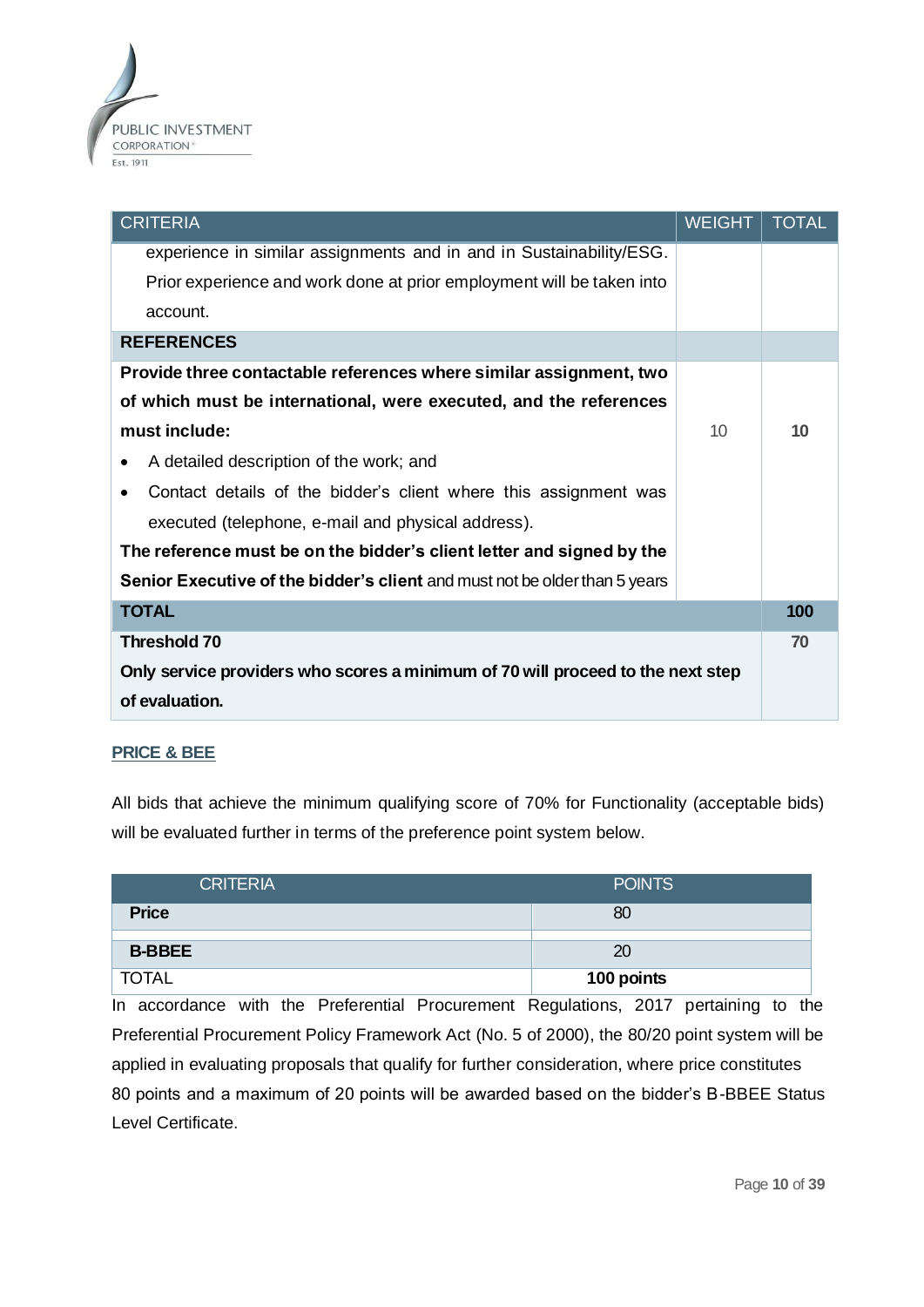

| B-BBEE Status Level of Contributor | Number of points /20 |
|------------------------------------|----------------------|
|                                    | 20                   |
|                                    | 18                   |
|                                    | 14                   |
|                                    | 12                   |
|                                    |                      |
| 6                                  |                      |
|                                    |                      |
|                                    |                      |
| Non-compliant Contributor          |                      |

Points scored will be rounded off to the nearest two decimal places.

- a) The Bidder who scored the highest point will be awarded the bid.
- b) In the event where two or more Bidders scored equal points, the successful bidder must be the one scoring the highest preference points for BBBEE /technical.
- c) However, when functionality is part of the evaluation process and two or more Bidder have scored equal points including equal preference points for BBBEE, the successful bidder must be the one scoring the highest for functionality.
- d) Should two or more Bidder be equal in all respects; the award shall be decided by the drawing of lots.

## <span id="page-11-0"></span>**12 TERMS AND CONDITIONS**

## **PIC SUPPLIER DATABASE CONSENT FORM**

**General:** In order for the Public Investment Corporation SOC Limited ("**PIC**") to consider the supplier's (referenced below) response to the RFP to become a supplier to the PIC ("**RFP**"), and to be included in the PIC supplier database, it will be necessary for the PIC to process certain personal information which the supplier may share with the PIC for the purpose of the RFP, including personal information – which may include special personal information (all hereafter referred to as "**Personal Information**"). The PIC will process the supplier's Personal Information in accordance with the PIC Privacy Policy available [here](https://www.pic.gov.za/pages/privacy.aspx) (www.pic.gov.za).

**Access to your Personal Information and purpose specification:** Personal Information will be processed by the PIC for purposes of assessing the supplier's submission in relation to the RFP and for registering the supplier on the PIC supplier database and may be shared and stored internally for the purposes of assessing current and future services required by the PIC. We may also share the supplier's Personal Information with third parties, both within the Republic of South Africa and in other jurisdictions, including to carry out verification, background checks and Know Your Customer obligations in terms of the Financial Intelligence Centre Act, No. 38 of 2001 ("**FICA"**). In this regard, the supplier acknowledges that the PIC's authorised verification agent(s) and service providers will access Personal Information and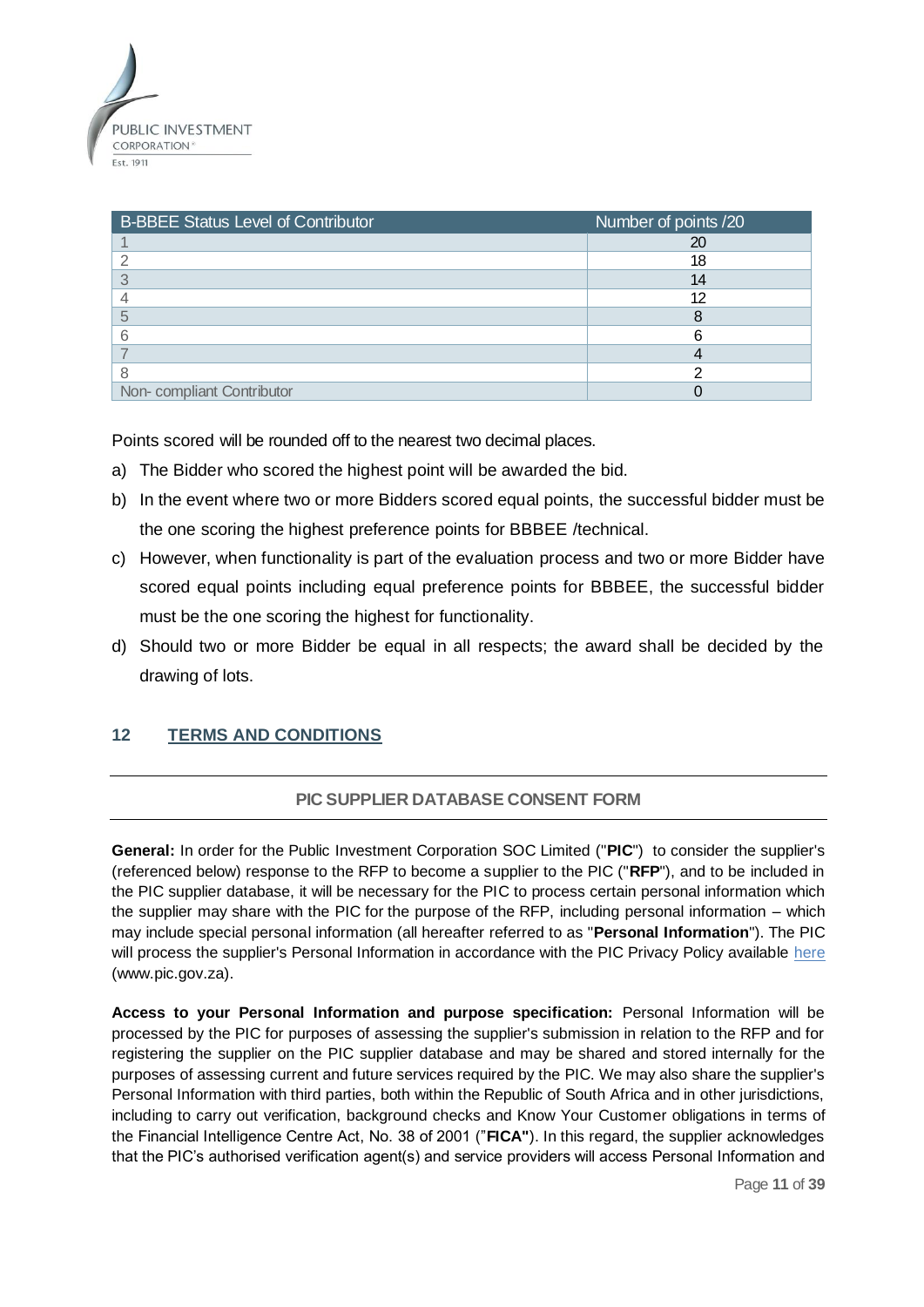

conduct background screening.

**Consent:** By ticking "YES" and signing below, you agree and voluntarily consent to the PIC's processing of the supplier's Personal Information for the purposes of evaluating its RFP submission, including to confirm and verify any information provided in the submission and supplier gives PIC permission to do so.

The supplier understands that it is free to withdraw its consent on written notice to PIC and the supplier agrees that the Personal Information may be disclosed by the PIC to third parties, including PIC's affiliates, service providers and associates (some of which may be located outside of the Republic of South Africa). Please note that if you withdraw your consent at any stage we may be unable to process your RFP and/or continue to retain your details on the supplier database.

| <b>NO</b><br><b>YFS</b><br>. |
|------------------------------|
|------------------------------|

| Supplier name (company name):       |  |
|-------------------------------------|--|
| Company registration number:        |  |
| Name of signatory (representative): |  |
| Signature:                          |  |
| Date:                               |  |

*The signatory warrants that s/he is duly authorised to represent and bind the supplier*

- 12.1 The PIC may amend any bid conditions, bid validity period, RFP specifications, or extend the bid closing date, all before the bid closing date.
- 12.2 PIC may negotiate with all or some of the shortlisted bidders.
- 12.3 PIC may request any relevant information and/ or documents to verify or clarify information supplied in the bid response.
- 12.4 The PIC reserves the right not to accept the lowest priced bid or any bid in part or in whole.
- 12.5 Submission must be on PDF and emailed to a one drive link.Should you not receive feedback within 90 business days after the closing date, you must consider your quotation unsuccessful.

## 12.6 **Reasons for Rejection**

PIC may disregard any submission if that bidder, or any of its directors:

a) Have abused the Supply Chain Management (SCM) system of any Government Department/ institution.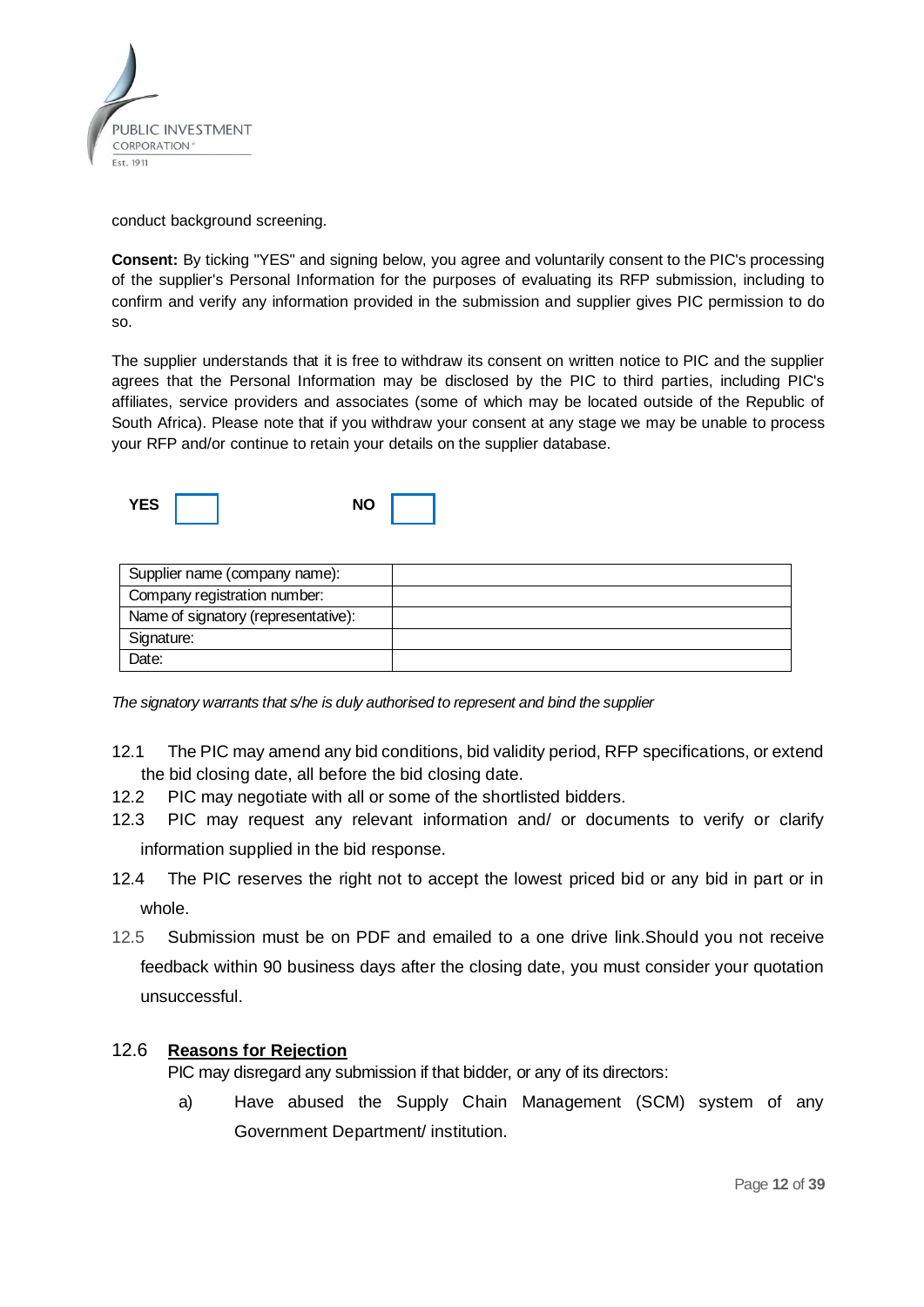

- b) Have committed proven fraud or any other improper conduct in relation to such system.
- c) Have failed to perform on any previous contract and the proof thereof exists.
- d) Is restricted from doing business with the public sector if such a supplier obtained preferences fraudulently or if such supplier failed to perform on a contract based on the specific goals

## **12.7 Cancellation of a Bid**

PIC may prior to the award of a bid, cancel a bid if

- a) Due to changed circumstances, there is no longer a need for the goods or services requested.
- b) Funds are no longer available to cover the total envisaged expenditure.
- c) No acceptable bids are received.
- d) If a PIC internal assurance provider review the Procurement process and find proven irregularities.

## **12.8 Service Level Agreement (SLA)**

The SLA will set out the administration processes, service levels and timelines. The award of a tender shall always be subject to successful negotiation and conclusion of an SLA / contract. There will be no binding agreement between the parties if a contract has not been concluded.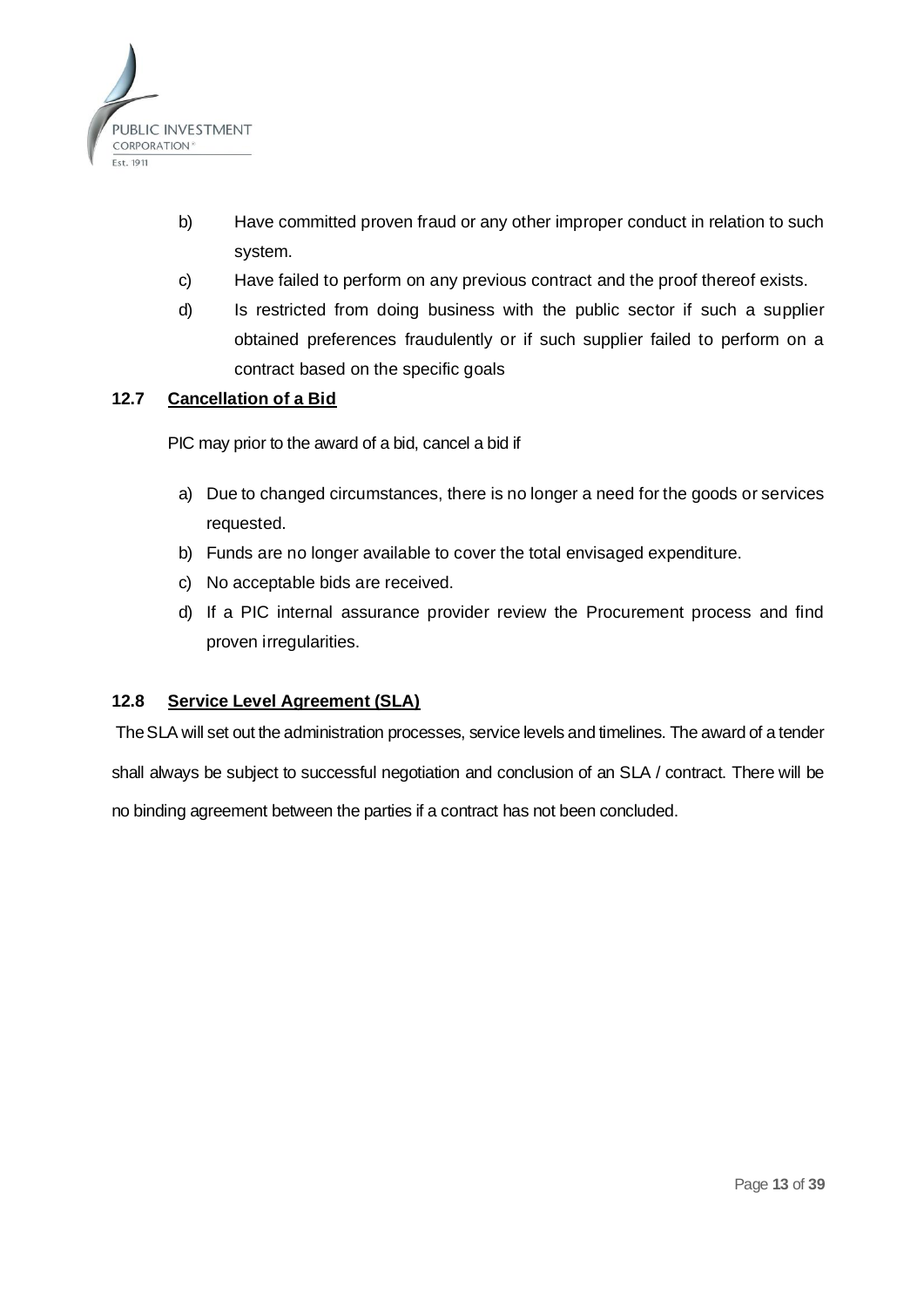

# <span id="page-14-0"></span>**13 PART A SBD 1 INVITATION TO BID**

| YOU ARE HEREBY INVITED TO BID FOR REQUIREMENTS OF THE PUBLIC INVESTMENT CORPORATION |                                                                                                                                           |                    |                       |                |                         |                 |              |             |                                         |
|-------------------------------------------------------------------------------------|-------------------------------------------------------------------------------------------------------------------------------------------|--------------------|-----------------------|----------------|-------------------------|-----------------|--------------|-------------|-----------------------------------------|
|                                                                                     | <b>AUM009</b>                                                                                                                             | <b>CLOSING</b>     | 13                    | <b>OCTOBER</b> |                         |                 |              |             | 11:00 AM (UTC+02:00) Harare: Pretoria   |
| <b>BID NUMBER:</b>                                                                  | 2021                                                                                                                                      | DATE:              | 2021                  |                | <b>CLOSING TIME:</b>    |                 |              |             |                                         |
| <b>DESCRIPTION</b>                                                                  |                                                                                                                                           |                    |                       |                |                         |                 |              |             |                                         |
|                                                                                     | BID RESPONSE DOCUMENTS TO BE EMAILED TO:                                                                                                  |                    |                       |                |                         |                 |              |             |                                         |
|                                                                                     | One drive link will be shared post the briefing session. Alternatively bidders must send their email address to receive a submission link |                    |                       |                |                         |                 |              |             |                                         |
|                                                                                     |                                                                                                                                           |                    |                       |                |                         |                 |              |             |                                         |
|                                                                                     | BIDDING PROCEDURE ENQUIRIES MAY BE DIRECTED TO                                                                                            |                    |                       |                |                         |                 |              |             | TECHNICAL ENQUIRIES MAY BE DIRECTED TO: |
| CONTACT PERSON                                                                      |                                                                                                                                           |                    |                       |                | CONTACT PERSON          |                 |              |             |                                         |
| <b>TELEPHONE NUMBER</b>                                                             |                                                                                                                                           |                    |                       |                | TELEPHONE NUMBER        |                 |              |             |                                         |
| <b>FACSIMILE NUMBER</b>                                                             |                                                                                                                                           |                    |                       |                | <b>FACSIMILE NUMBER</b> |                 |              |             |                                         |
| <b>E-MAIL ADDRESS</b>                                                               |                                                                                                                                           |                    | ENQUIRIES1@PIC.GOV.ZA |                | <b>E-MAIL ADDRESS</b>   |                 |              |             | ENQUIRIES1@PIC.GOV.ZA                   |
| <b>SUPPLIER INFORMATION</b>                                                         |                                                                                                                                           |                    |                       |                |                         |                 |              |             |                                         |
| NAME OF BIDDER                                                                      |                                                                                                                                           |                    |                       |                |                         |                 |              |             |                                         |
| POSTAL ADDRESS                                                                      |                                                                                                                                           |                    |                       |                |                         |                 |              |             |                                         |
| STREET ADDRESS                                                                      |                                                                                                                                           |                    |                       |                |                         |                 |              |             |                                         |
| <b>TELEPHONE NUMBER</b>                                                             |                                                                                                                                           | <b>CODE</b>        |                       |                |                         | <b>NUMBER</b>   |              |             |                                         |
| <b>CELLPHONE NUMBER</b>                                                             |                                                                                                                                           |                    |                       |                |                         |                 |              |             |                                         |
| <b>FACSIMILE NUMBER</b>                                                             |                                                                                                                                           | CODE               |                       |                | <b>NUMBER</b>           |                 |              |             |                                         |
| <b>E-MAIL ADDRESS</b>                                                               |                                                                                                                                           |                    |                       |                |                         |                 |              |             |                                         |
|                                                                                     | VAT REGISTRATION NUMBER                                                                                                                   |                    |                       |                |                         |                 |              |             |                                         |
|                                                                                     | SUPPLIER COMPLIANCE STATUS                                                                                                                |                    | TAX COMPLIANCE        |                |                         | <b>CENTRAL</b>  |              |             |                                         |
|                                                                                     |                                                                                                                                           | <b>SYSTEM PIN:</b> |                       |                | <b>OR</b>               | <b>SUPPLIER</b> |              |             |                                         |
|                                                                                     |                                                                                                                                           |                    |                       |                |                         |                 | DATABASE No: | <b>MAAA</b> |                                         |
| <b>B-BBEE</b>                                                                       | <b>STATUS</b>                                                                                                                             | <b>LEVEL</b>       | TICK APPLICABLE BOX   |                | <b>B-BBEE</b>           |                 |              |             | <b>[TICK APPLICABLE BOX]</b>            |
| <b>VERIFICATION CERTIFICATE</b>                                                     |                                                                                                                                           |                    |                       |                | <b>STATUS LEVEL</b>     |                 |              |             |                                         |
|                                                                                     |                                                                                                                                           |                    |                       |                | <b>SWORN</b>            |                 |              |             |                                         |
|                                                                                     |                                                                                                                                           |                    |                       |                | <b>AFFIDAVIT</b>        |                 |              |             | $\Box$ Yes                              |
|                                                                                     |                                                                                                                                           |                    |                       |                |                         |                 |              |             |                                         |
|                                                                                     |                                                                                                                                           |                    | $\Box$ Yes            | No<br>$\Box$   |                         |                 |              |             |                                         |
|                                                                                     |                                                                                                                                           |                    |                       |                |                         |                 |              |             | $\square$ No                            |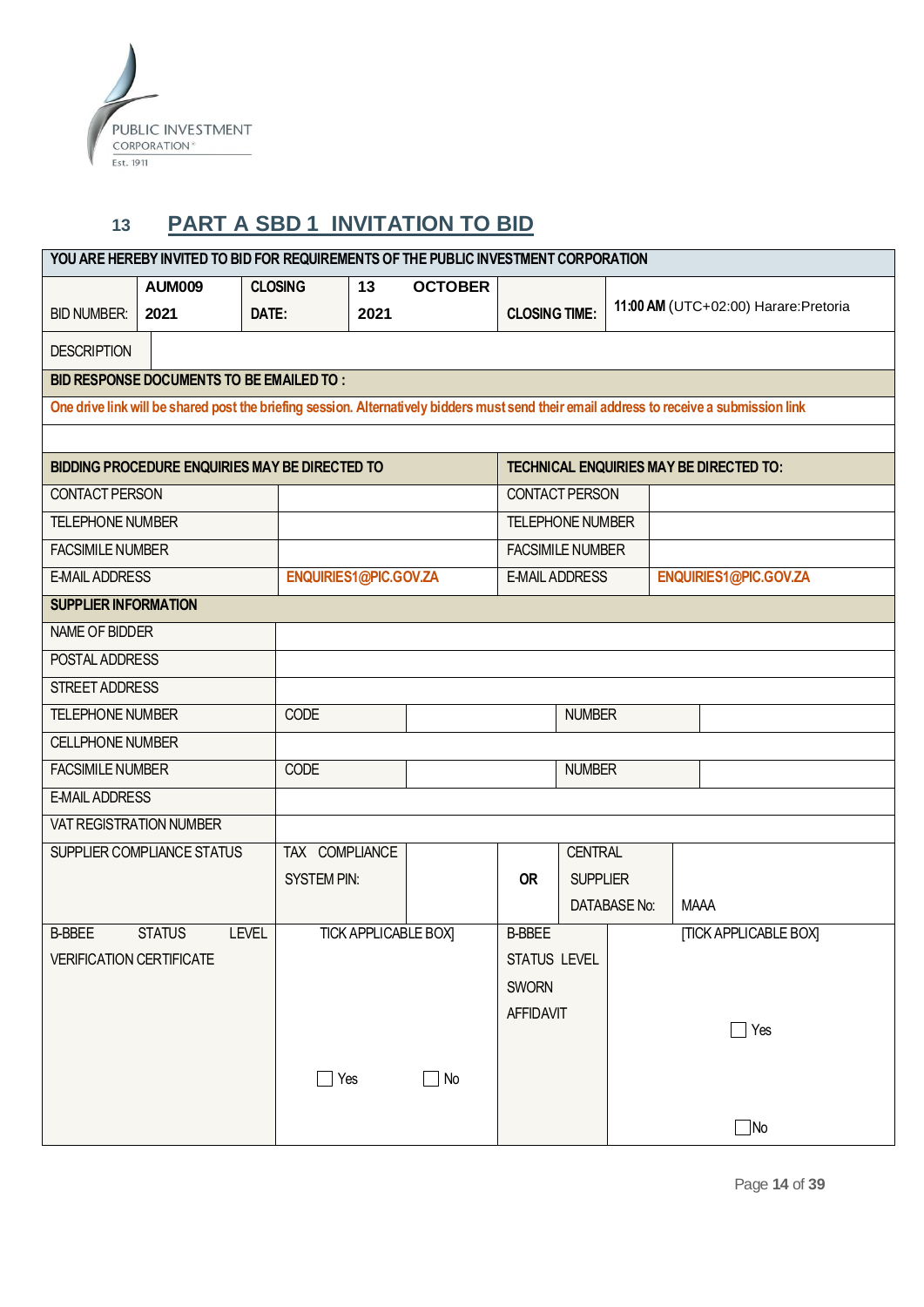

| [A B-BBEE STATUS LEVEL VERIFICATION CERTIFICATE/ SWORN AFFIDAVIT (FOR EMES & QSEs) MUST BE SUBMITTED IN ORDER                                                                                                          |                                                   |                                                                                                                       |                                                 |  |
|------------------------------------------------------------------------------------------------------------------------------------------------------------------------------------------------------------------------|---------------------------------------------------|-----------------------------------------------------------------------------------------------------------------------|-------------------------------------------------|--|
| TO QUALIFY FOR PREFERENCE POINTS FOR B-BBEE]                                                                                                                                                                           |                                                   |                                                                                                                       |                                                 |  |
| ARE YOU THE ACCREDITED<br><b>REPRESENTATIVE</b><br>IN<br>SOUTH AFRICA FOR THE<br>/SERVICES<br><b>GOODS</b><br><b><i>NORKS OFFERED?</i></b>                                                                             | ∃No<br><b>Yes</b><br><b>IF YES ENCLOSE PROOFI</b> | ARE YOU A FOREIGN<br><b>BASED SUPPLIER FOR</b><br><b>GOODS</b><br>THE<br>/SERVICES<br><b><i>NORKS</i></b><br>OFFERED? | $\Box$ No<br>  Yes<br>[IF YES, ANSWER PART B:3] |  |
| QUESTIONNAIRE TO BIDDING FOREIGN SUPPLIERS                                                                                                                                                                             |                                                   |                                                                                                                       |                                                 |  |
| IS THE ENTITY A RESIDENT OF THE REPUBLIC OF SOUTH AFRICA (RSA)?                                                                                                                                                        |                                                   |                                                                                                                       | $YES \Box NO$                                   |  |
| DOES THE ENTITY HAVE A BRANCH IN THE RSA?<br>$YES \Box NO$                                                                                                                                                             |                                                   |                                                                                                                       |                                                 |  |
| YES $\Box$ No<br>DOES THE ENTITY HAVE A PERMANENT ESTABLISHMENT IN THE RSA?                                                                                                                                            |                                                   |                                                                                                                       |                                                 |  |
| YES $\Box$ NO<br>DOES THE ENTITY HAVE ANY SOURCE OF INCOME IN THE RSA?                                                                                                                                                 |                                                   |                                                                                                                       |                                                 |  |
| YES I INO<br>IS THE ENTITY LIABLE IN THE RSA FOR ANY FORM OF TAXATION?                                                                                                                                                 |                                                   |                                                                                                                       |                                                 |  |
| IF THE ANSWER IS "NO" TO ALL OF THE ABOVE, THEN IT IS NOT A REQUIREMENT TO REGISTER FOR A TAX COMPLIANCE STATUS SYSTEM PIN<br>CODE FROM THE SOUTH AFRICAN REVENUE SERVICE (SARS) AND IF NOT REGISTER AS PER 2.3 BELOW. |                                                   |                                                                                                                       |                                                 |  |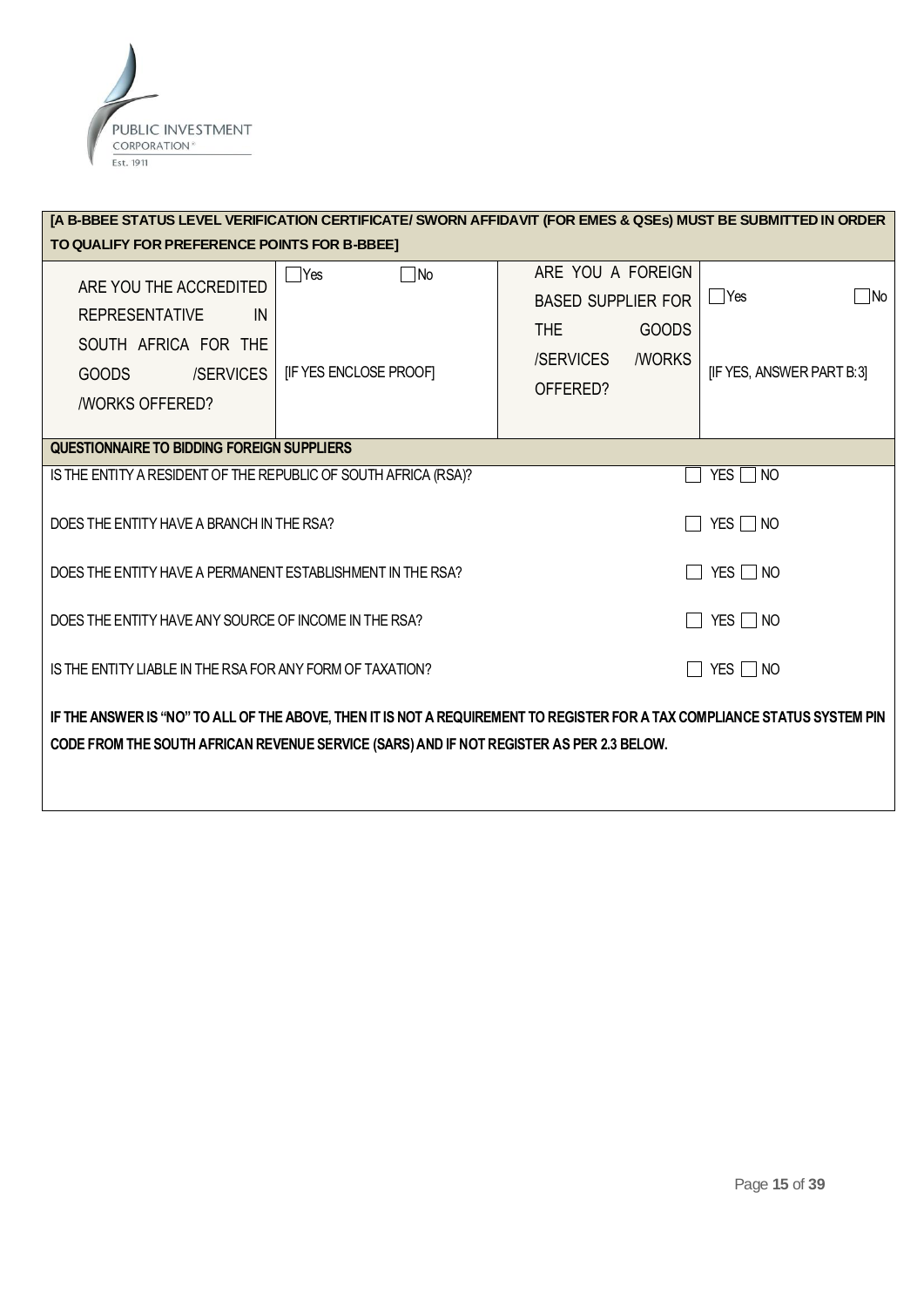

## **14. PART B SBD1 INVITATION TO BID TERMS AND CONDITIONS FOR BIDDING**

| 1 <sub>1</sub> | <b>BID SUBMISSION:</b>                                                                                                   |
|----------------|--------------------------------------------------------------------------------------------------------------------------|
|                | 1.1. BIDS MUST BE DELIVERED BY THE STIPULATED TIME TO THE CORRECT EMIAL ADDRESS. LATE BIDS WILL NOT BE ACCEPTED FOR      |
|                | CONSIDERATION.                                                                                                           |
|                | 1.2. ALL BIDS MUST BE SUBMITTED ON THE OFFICIAL FORMS PROVIDED - (NOT TO BE RE-TYPED) OR IN THE MANNER PRESCRIBED IN THE |
|                | <b>BID DOCUMENT.</b>                                                                                                     |
| 1.3.           | THIS BID IS SUBJECT TO THE PREFERENTIAL PROCUREMENT POLICY FRAMEWORK ACT, 2000 AND THE PREFERENTIAL PROCUREMENT          |
|                | REGULATIONS, 2017, THE GENERAL CONDITIONS OF CONTRACT (GCC) AND, IF APPLICABLE, ANY OTHER SPECIAL CONDITIONS OF          |
|                | CONTRACT.                                                                                                                |
|                | 1.4. THE SUCCESSFUL BIDDER WILL BE REQUIRED TO SIGN A SERVICE LEVEL AGREEMENT.                                           |
| 2.             | <b>TAX COMPLIANCE REQUIREMENTS</b>                                                                                       |
| 2.1            | BIDDER MUST ENSURE COMPLIANCE WITH THEIR TAX OBLIGATIONS.                                                                |
| $2.2\degree$   | BIDDER ARE REQUIRED TO SUBMIT THEIR UNIQUE PERSONAL IDENTIFICATION NUMBER (PIN) ISSUED BY SARS TO ENABLE THE ORGAN       |
|                | OF STATE TO VERIFY THE TAXPAYER'S PROFILE AND TAX STATUS.                                                                |
| 2.3            | APPLICATION FOR TAX COMPLIANCE STATUS (TCS) PIN MAY BE MADE VIA E-FILING THROUGH THE SARS WEBSITE WWW.SARS.GOV.ZA.       |
| 2.4            | BIDDER MAY ALSO SUBMIT A PRINTED TCS CERTIFICATE TOGETHER WITH THE BID.                                                  |
| 2.5            | IN BIDS WHERE CONSORTIA / JOINT VENTURES / SUB-CONTRACTORS ARE INVOLVED; EACH PARTY MUST SUBMIT A SEPARATE TCS           |
|                | CERTIFICATE / PIN / CSD NUMBER.                                                                                          |
| 2.6            | WHERE NO TCS IS AVAILABLE BUT THE BIDDER IS REGISTERED ON THE CENTRAL SUPPLIER DATABASE (CSD), A CSD NUMBER MUST BE      |
|                | PROVIDED.                                                                                                                |
| 2.7            | NO BIDS WILL BE CONSIDERED FROM PERSONS IN THE SERVICE OF THE STATE, COMPANIES WITH DIRECTORS WHO ARE PERSONS IN         |
|                | THE SERVICE OF THE STATE, OR CLOSE CORPORATIONS WITH MEMBERS PERSONS IN THE SERVICE OF THE STATE."                       |
|                |                                                                                                                          |

## **NB: FAILURE TO PROVIDE / OR COMPLY WITH ANY OF THE ABOVE PARTICULARS MAY RENDER THE BID INVALID**.

SIGNATURE OF BIDDER:

CAPACITY UNDER WHICH THIS BID IS SIGNED:

(Proof of authority must be submitted e.g. company resolution)

DATE: ……………………………………………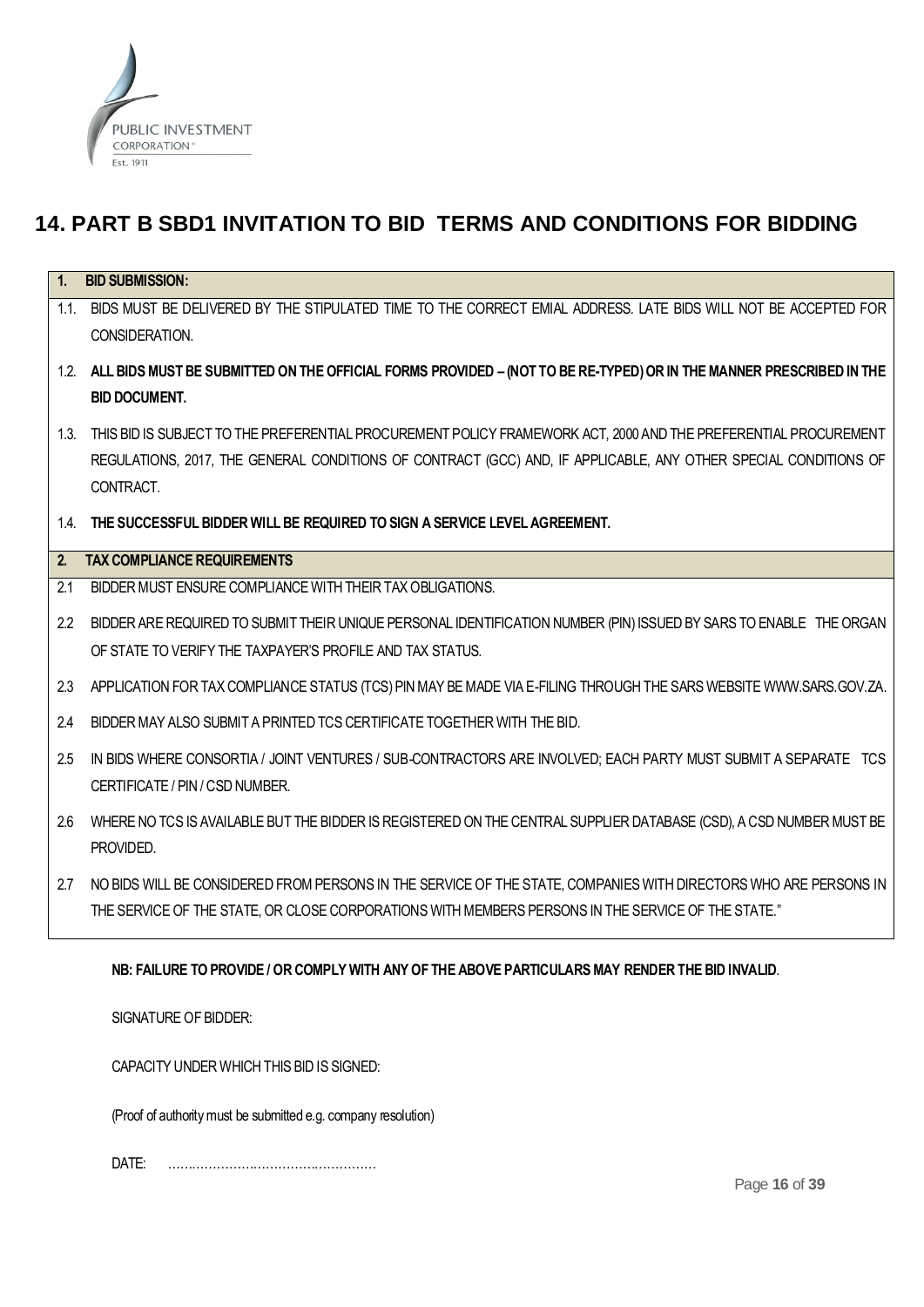

## <span id="page-17-0"></span>**15 LIST OF SHAREHOLDERS**

[**Note to the bidder:** the bidder must complete the information set out below. If the bidder requires more space than is provided below it must prepare a document in substantially the same format setting out all the information.

| Name | $ID$ No | <b>SA Citizen</b> | Race | Gender | Shareholding % |
|------|---------|-------------------|------|--------|----------------|
|      |         |                   |      |        |                |
|      |         |                   |      |        |                |
|      |         |                   |      |        |                |
|      |         |                   |      |        |                |
|      |         |                   |      |        |                |
|      |         |                   |      |        |                |
|      |         |                   |      |        |                |
|      |         |                   |      |        |                |
|      |         |                   |      |        |                |
|      |         |                   |      |        |                |
|      |         |                   |      |        |                |
|      |         |                   |      |        |                |
|      |         |                   |      |        |                |
|      |         |                   |      |        |                |
|      |         |                   |      |        |                |
|      |         |                   |      |        |                |
|      |         |                   |      |        |                |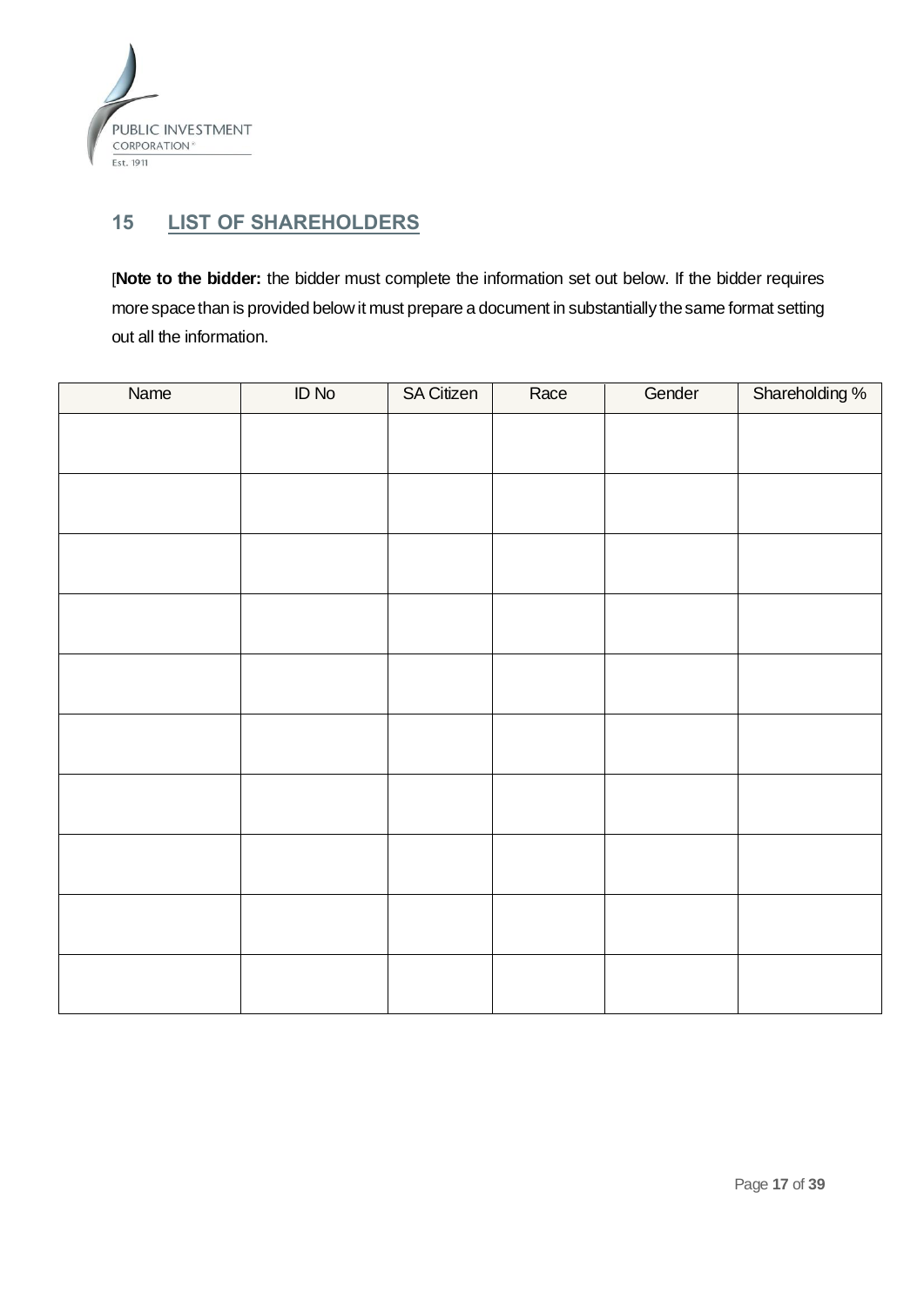

## Black Shareholders/ Members as per the B-BBEE Certificate

| Name | Identity | Race | Gender | Shareholding % |
|------|----------|------|--------|----------------|
|      |          |      |        |                |
|      |          |      |        |                |
|      |          |      |        |                |
|      |          |      |        |                |
|      |          |      |        |                |
|      |          |      |        |                |
|      |          |      |        |                |
|      |          |      |        |                |
|      |          |      |        |                |
|      |          |      |        |                |
|      |          |      |        |                |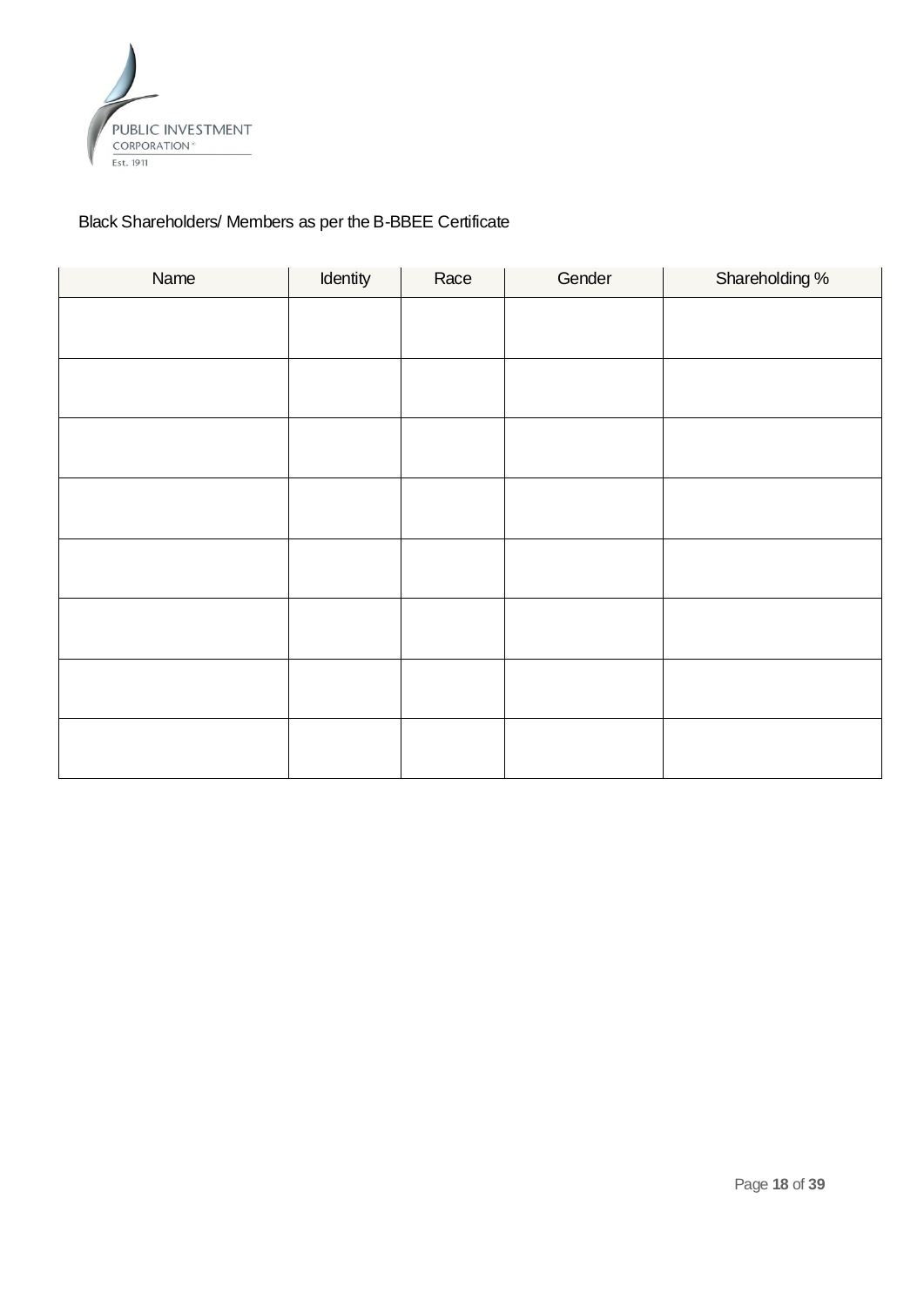

## <span id="page-19-0"></span>**16. DECLARATION OF INTEREST**

- 1. Any legal person, including persons employed by the state<sup>1</sup>, or persons having a kinship with persons employed by the state, including a blood relationship, may make an offer or offers in terms of this invitation to bid (includes a price quotation, advertised competitive bid, limited bid or proposal). In view of possible allegations of favouritism, should the resulting bid, or part thereof, be awarded to persons employed by the state, or to persons connected with or related to them, it is required that the bidder or his/her authorised representative declare his/her position in relation to the evaluating/adjudicating authority where-
	- the bidder is employed by the state; and/or
	- the legal person on whose behalf the bidding document is signed, has a relationship with persons/a person who are/is involved in the evaluation and or adjudication of the bid(s), or where it is known that such a relationship exists between the person or persons for or on whose behalf the declarant acts and persons who are involved with the evaluation and or adjudication of the bid.
- 2. **In order to give effect to the above, the following questionnaire must be completed and submitted with the bid.**
- 2.1 Full Name of bidder or his or her representative: ………………………………………………………….
- 2.2 Identity Number: …………………………………………………………………………………………………
- 2.3 Position occupied in the Company (director, trustee, shareholder²): ……………………………………..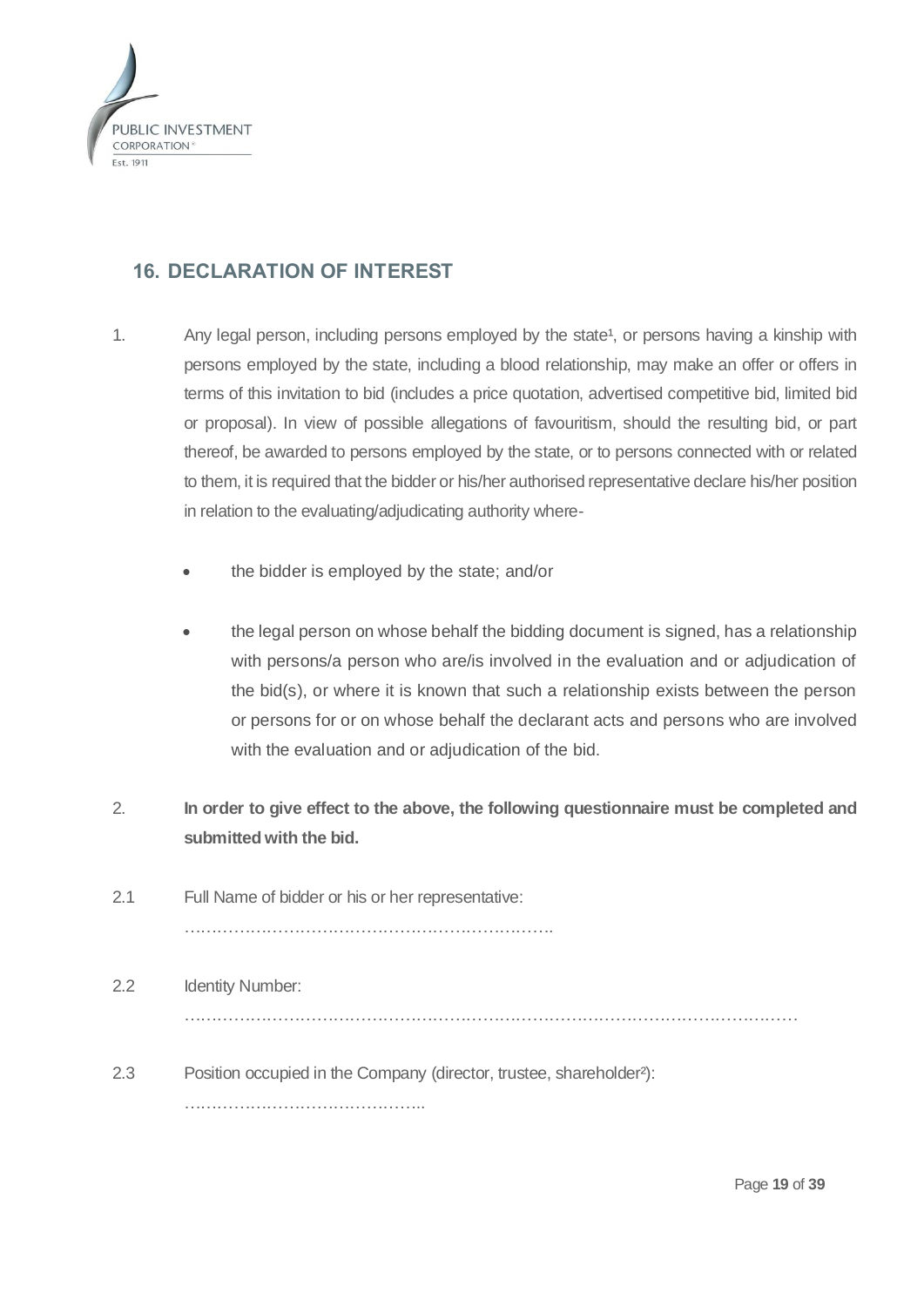

| 2.4<br><b>Company Registration Number:</b> |  |
|--------------------------------------------|--|
|--------------------------------------------|--|

 $\mathcal{L}^{(n)}$ 

2.5 Tax Reference Number:

………………………………………………………………………………….………

2.6 VAT Registration Number:

 $\mathcal{L}^{\text{max}}$ 

2.6.1 The names of all directors / trustees / shareholders / members, their individual identity numbers, tax reference numbers and, if applicable, employee / persal numbers must be indicated in paragraph 3 below.

 $1$  "State" means  $-$ 

- a) any national or provincial department, national or provincial public entity or constitutional institution within the meaning of the Public Finance Management Act, 1999 (Act No. 1 of 1999);
- b) any municipality or municipal entity;
- c) provincial legislature;
- d) national Assembly or the national Council of provinces; or
- e) Parliament.

" Shareholder" means a person who owns shares in the company and is actively involved in the management of the enterprise or business and exercises control over the enterprise.

| 2.7   | Are you or any person connected with the bidder?                                          | YES/NO |
|-------|-------------------------------------------------------------------------------------------|--------|
| 2.7.1 | If so, furnish the following particulars:                                                 |        |
|       |                                                                                           |        |
|       | Name of state institution at which you or the person connected to the bidder is employed: |        |
|       |                                                                                           |        |
|       |                                                                                           |        |
|       | Any other particulars:                                                                    |        |
|       |                                                                                           |        |
|       |                                                                                           |        |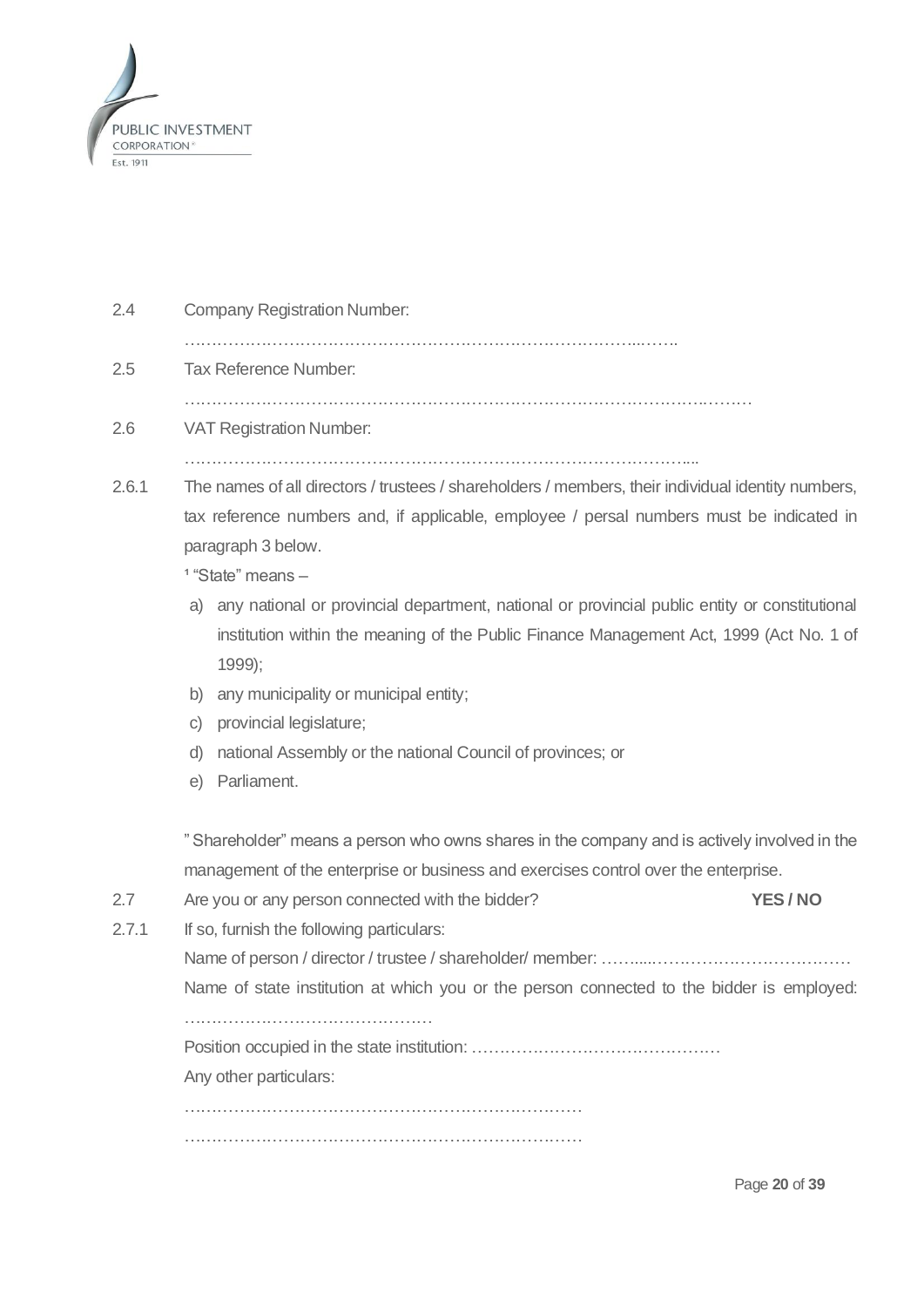

- 2.7.2 If you are presently employed by the state, did you obtain the appropriate **YES / NO** authority to undertake remunerative work outside employment in the public sector?
- 2.7.2.1 If yes, did you attach proof of such authority to the bid document? (Note: Failure to submit proof of such authority, where applicable, may result in the disqualification of the bid. **YES / NO** 2.7.2.1 If no, furnish reasons for non-submission of such proof: ……………………………………………………………………. ……………………………………………………………………. …………………………………………………………………….
- 2.8 Did you or your spouse, or any of the company's directors / trustees / **YES / NO** shareholders / members or their spouses conduct business with the state in the previous twelve months?
- 2.8.1 If so, furnish particulars: ………………………………………………………………….. ………………………………………………………………….. …………………………………………………………………...
- 2.9 Do you, or any person connected with the bidder, have any relationship **YES / NO** (family, friend, other) with a person employed by the state and who may be involved with the evaluation and or adjudication of this bid?
- 2.9.1 If so, furnish particulars: ……………………………………………………………... …………………………………………………………..….
	- ………………………………………………………………
- 2.10 Are you, or any person connected with the bidder, aware of any relationship **YES/NO** (family, friend, other) between any other bidder and any person employed by the state/PIC who may be involved with the evaluation and or adjudication of this bid?
- 2.10.1 If so, furnish particulars**:**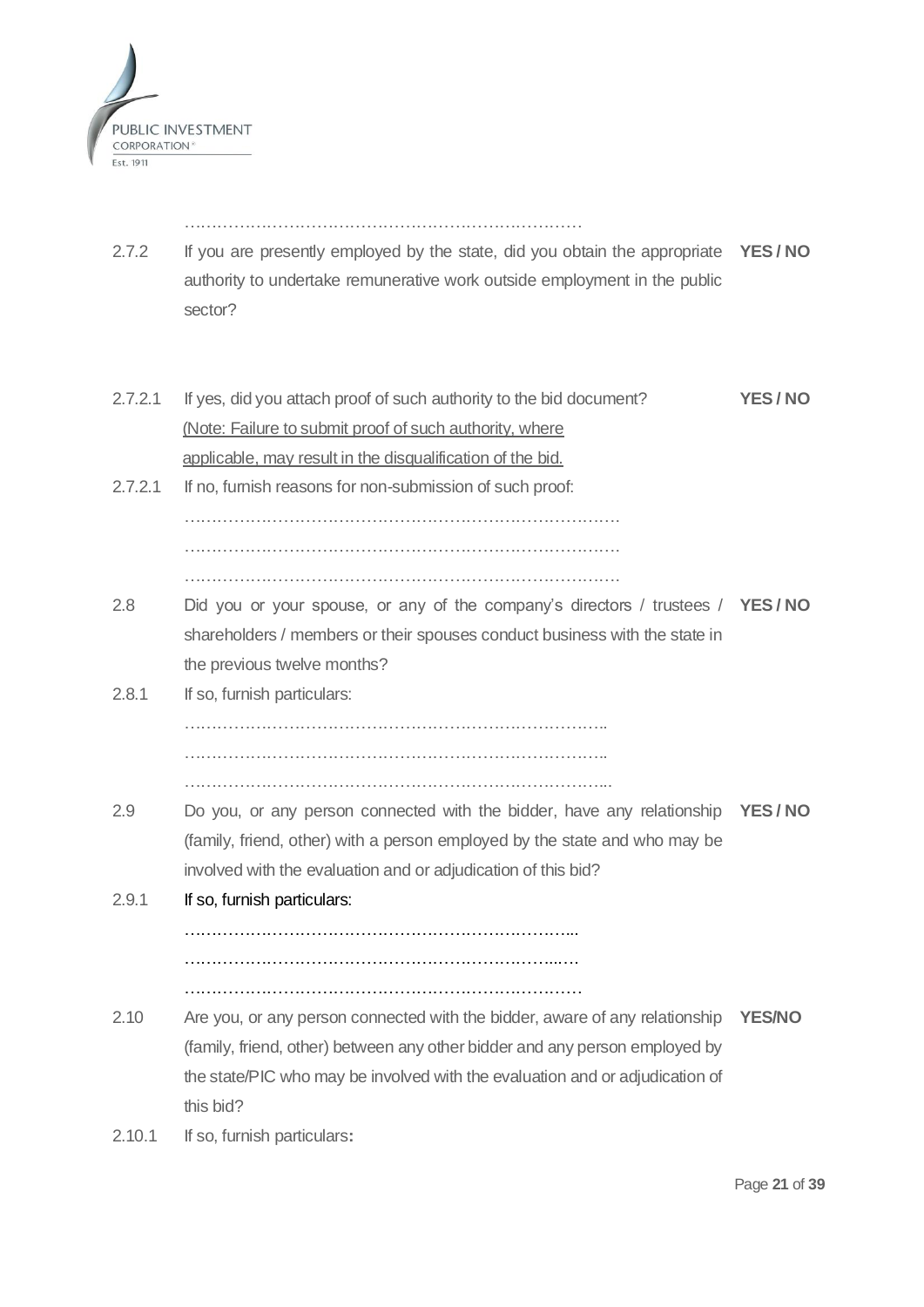

| 2.11 | Do you or any of the directors / trustees / shareholders / members of the <b>YES/NO</b> |  |
|------|-----------------------------------------------------------------------------------------|--|
|      | company have any interest in any other related companies whether they are               |  |
|      | bidding for this contract?                                                              |  |
|      | 2.11.1 If so, furnish particulars:                                                      |  |
|      |                                                                                         |  |
|      |                                                                                         |  |
|      |                                                                                         |  |
|      |                                                                                         |  |

**3. Full details of directors / trustees / members / shareholders.**

| <b>Full Name</b> | <b>Identity Number</b> | Personal<br><b>Reference</b><br><b>Number</b> | Tax | <b>State</b><br>Number<br><b>Number</b> | $\sqrt{ }$ | Employee<br>Personal |
|------------------|------------------------|-----------------------------------------------|-----|-----------------------------------------|------------|----------------------|
|                  |                        |                                               |     |                                         |            |                      |
|                  |                        |                                               |     |                                         |            |                      |
|                  |                        |                                               |     |                                         |            |                      |
|                  |                        |                                               |     |                                         |            |                      |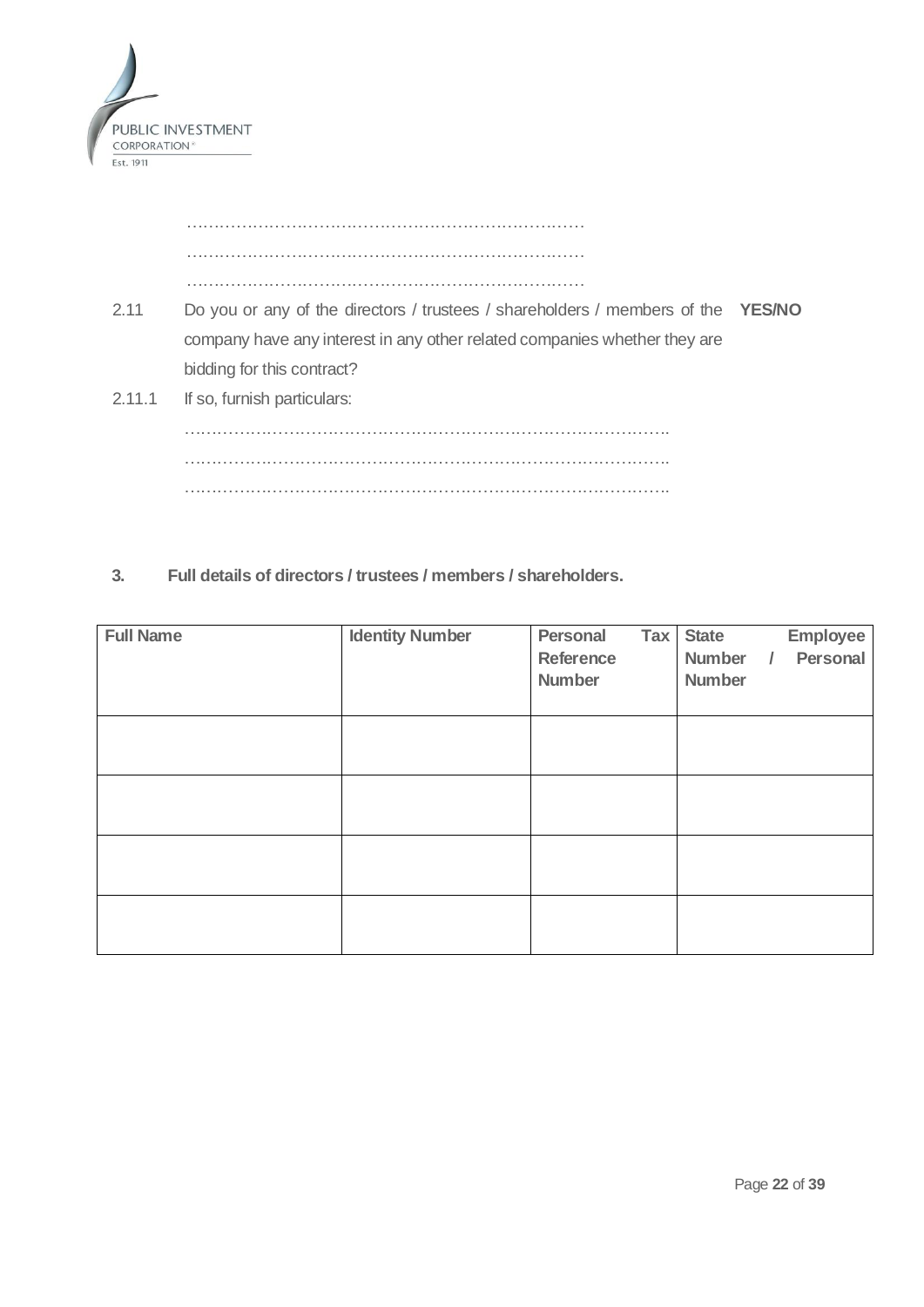

## **DECLARATION**

I, THE UNDERSIGNED (NAME)………………………………………………………………………

CERTIFY THAT THE INFORMATION FURNISHED IN PARAGRAPHS 2 and 3 ABOVE IS CORRECT.

I ACCEPT THAT THE PIC MAY REJECT THE BID OR ACT AGAINST ME SHOULD THIS DECLARATION PROVE TO BE FALSE.

………………………………….. .……………………………………………

Signature Date

…………………………………. ……………………………………………… Position **Name of bidder** 

Page **23** of **39**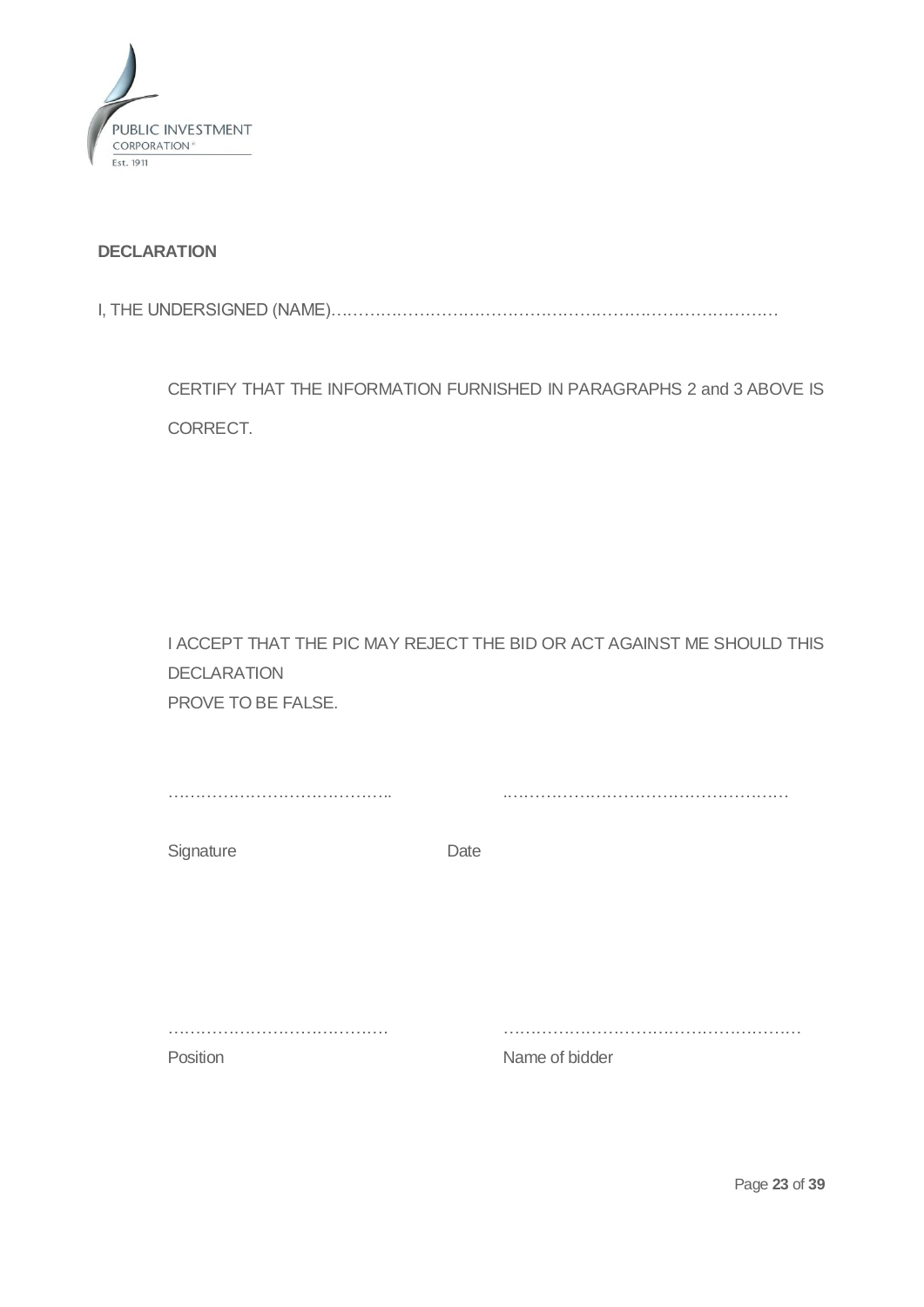

## <span id="page-24-0"></span>**17 COMPANY INFORMATION**

Please complete the following questionnaire:

- **1. Company Name:**
- **2. Other Trading Names:**
- **3**. **Type of Organization: (Public Company ('Limited'), Private Company ('(Pty) Ltd'), Close Corporations ('cc'))**
- *4.* **Physical and Postal Address of the Company:**

| <b>Postal Code:</b> | <b>Postal Code:</b> |
|---------------------|---------------------|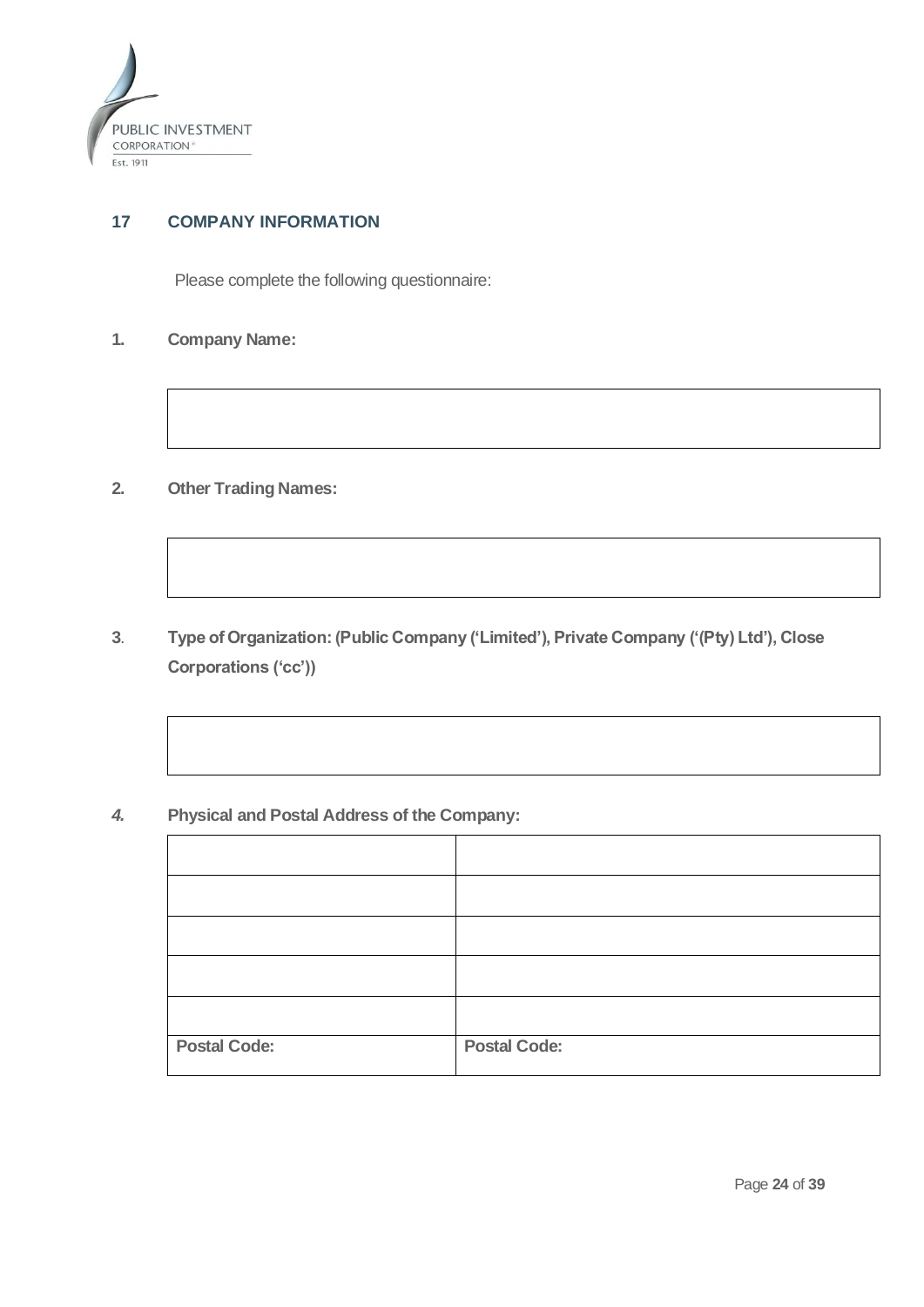

## **5. Contact Details**

| <b>Contact Name</b>        |  |
|----------------------------|--|
| <b>Contact Number</b>      |  |
| <b>Cell Number</b>         |  |
| <b>Email Address</b>       |  |
| <b>Alternative Contact</b> |  |
| <b>Email Address</b>       |  |
| <b>Contact Number</b>      |  |

## **6. Company Information**

| Average no. of employees:                     |  |
|-----------------------------------------------|--|
| Average annual turnover:                      |  |
| Type of Enterprise: (e.g. Generic, qualifying |  |
| small enterprise, Exempted Micro              |  |
| Enterprise)                                   |  |
| Industry in which the entity operates:        |  |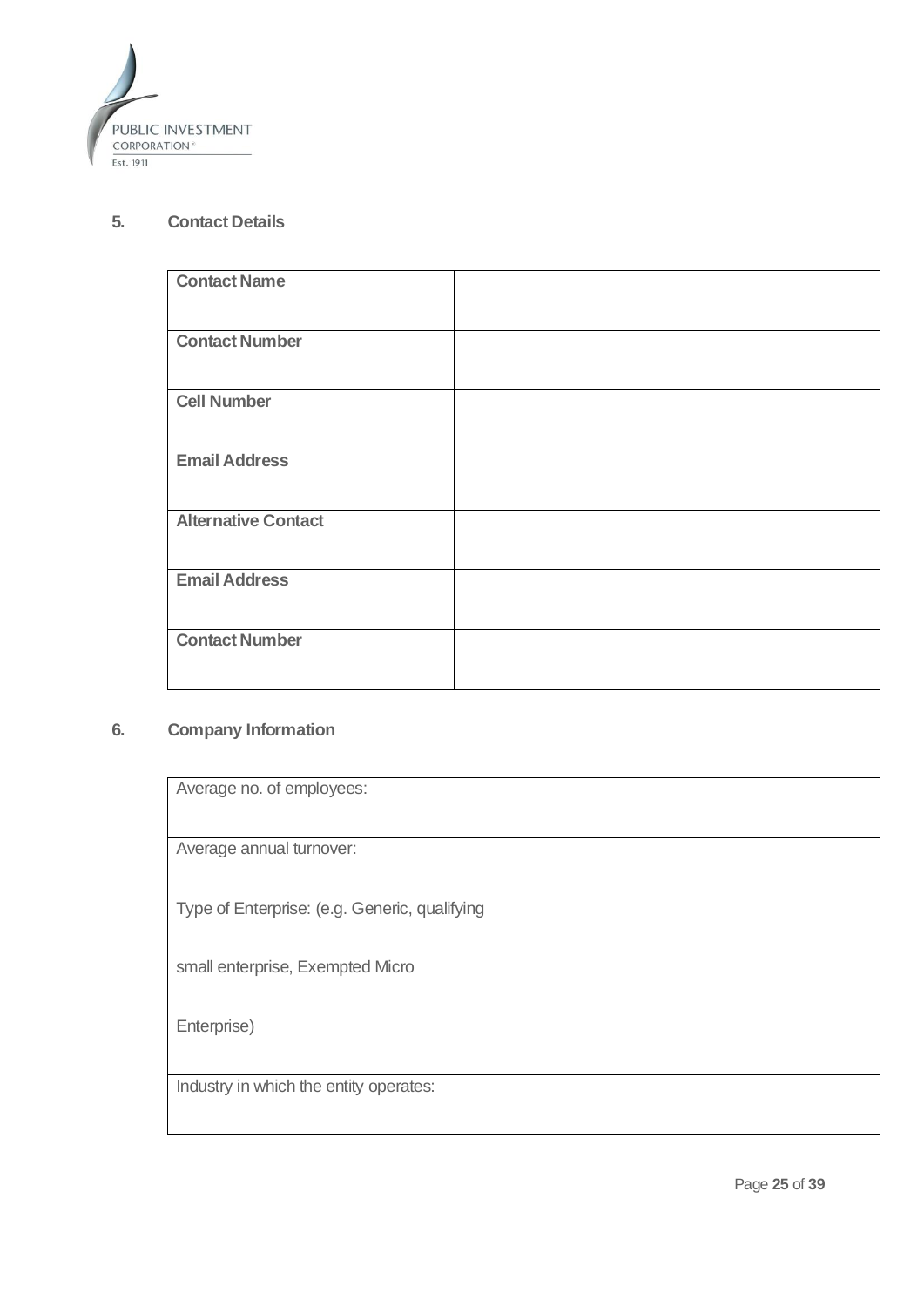

## **7. Banking Details**

\*A letter from your bank with a bank stamp or cancelled cheque must be submitted.

## **8. Tax Registration Details:**

| Income Tax Reference Number:     |  |
|----------------------------------|--|
| <b>VAT Registration Number:</b>  |  |
| <b>PAYE Registration Number:</b> |  |

## **9. List of Shareholders**:

**\*ID Documents of the Board of directors/members, owners, shareholders or executive committee must be submitted.**

**\* CIPC Documents must be attached.**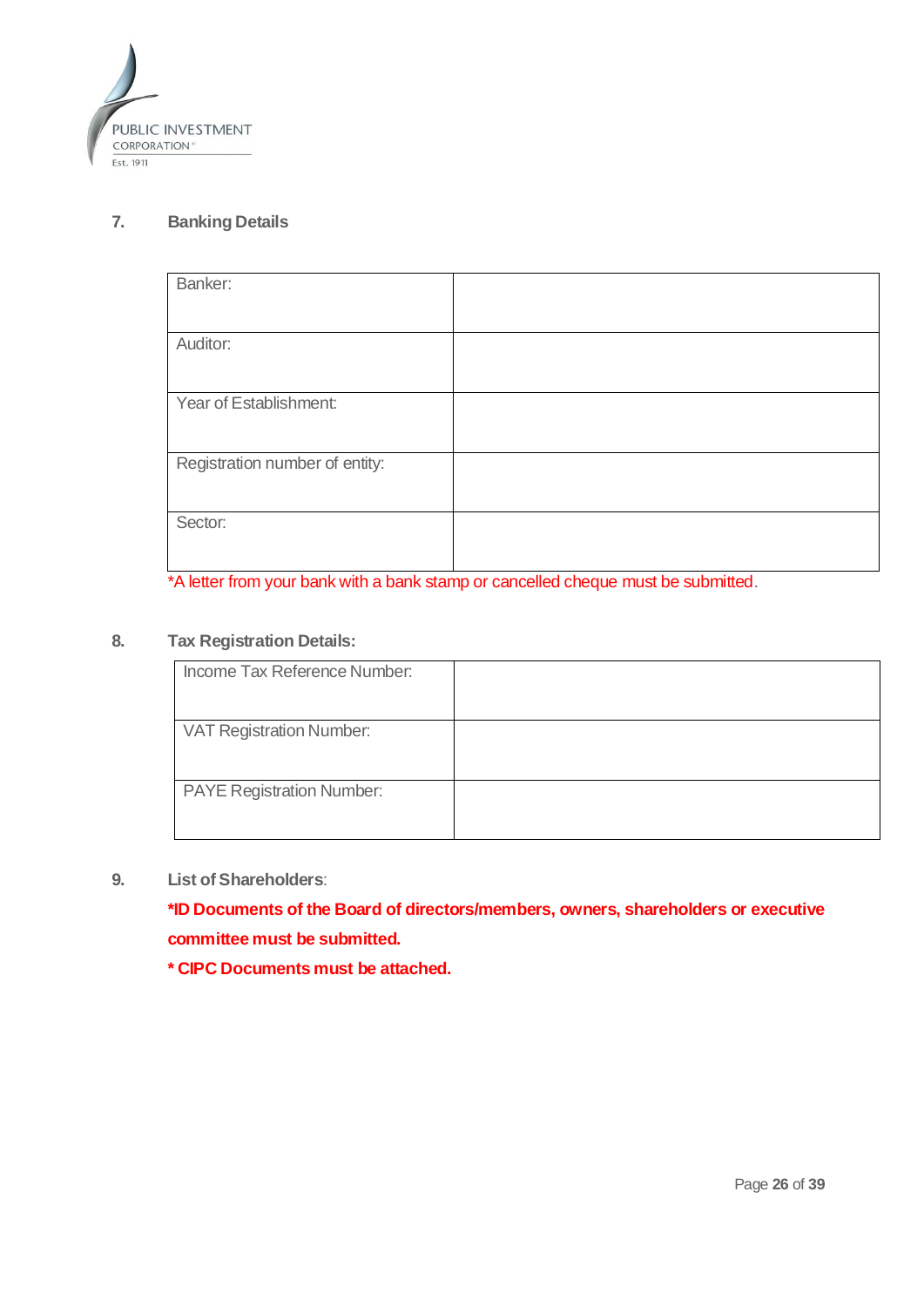

## **10. B-BBEE (Broad-based Black Economic Empowerment) Status Details:** *Please tick the relevant box(es):*

| <b>BEE Status Level</b> | Indicate EME/QSE/Generic Status | <b>Expiry Date of BBBEE</b><br>Certificate/ Sworn Affadavit |
|-------------------------|---------------------------------|-------------------------------------------------------------|
|                         |                                 |                                                             |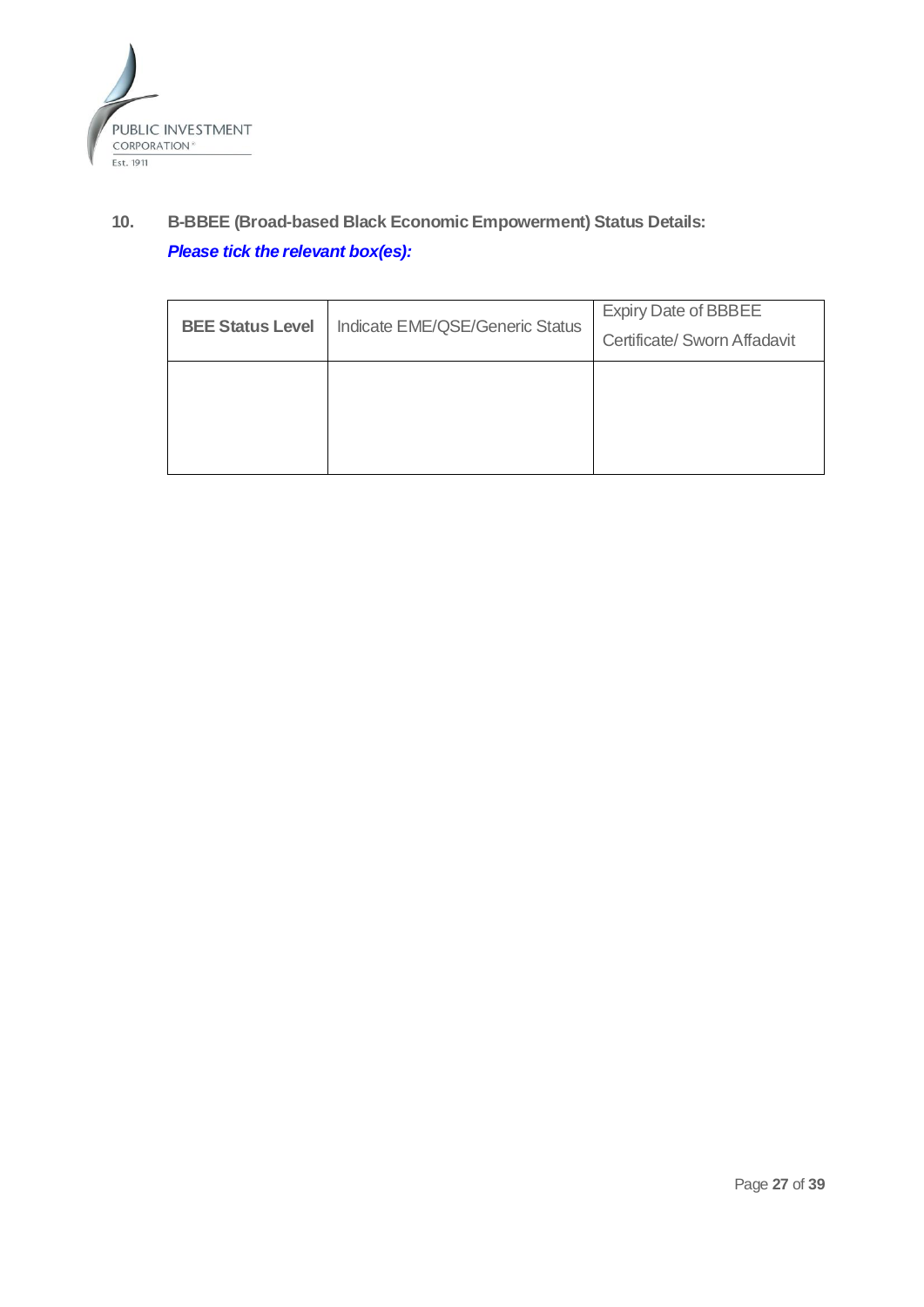

## <span id="page-28-0"></span>**DECLARATION**

Bidder Name:

Signature:

Designation:

I declare that:

- All information provided is true and correct
- The signatory of the bid document is duly authorized
- Documentary proof regarding any bid issue, will, when required be submitted to the satisfaction of the PIC PIC will upon detecting that:
- The BBBEE status level of contribution has been claimed or obtained on a fraudulent basis;
- Any of the conditions have not been fulfilled act against the bidder.

I understand that:

PIC may:

- Disqualify the bidder from the bidding process;
- Recover all costs, losses or damages it has incurred or suffered as a result of the bidder's conduct;
- Cancel the contract and claim any damages which has suffered as a result of having less favorable arrangements due to cancellation;
- Restrict the bidder, its shareholders and directors or only shareholders and directors who acted on fraudulent basis, from obtaining business from any organ or state for a period not exceeding 10 years after audi alteram partem (hear the other side) rule has been applied; and
- Forward the matter for criminal prosecution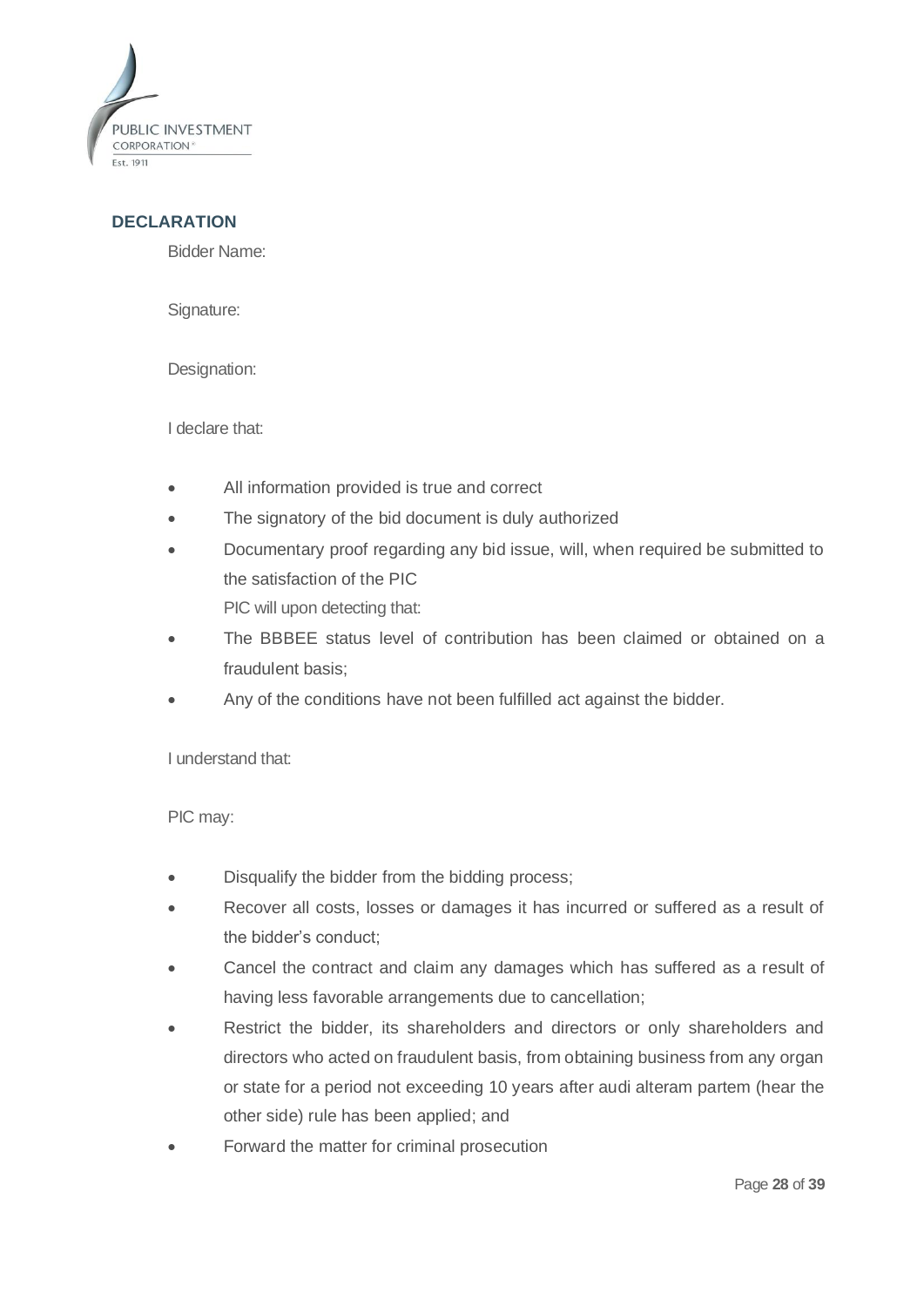

Thus signed and accepted on this \_\_\_\_\_\_\_<sup>st/nd/rd/th</sup> day of \_\_\_\_\_\_\_\_\_\_\_\_\_\_\_\_\_\_\_\_\_, 20\_\_\_\_\_\_

 $at$   $\frac{1}{2}$ 

Who warrants his / her authority hereto

\_\_\_\_\_\_\_\_\_\_\_\_\_\_\_\_\_\_\_\_\_\_\_\_\_\_\_\_\_\_\_\_\_\_\_\_\_

For and on behalf of: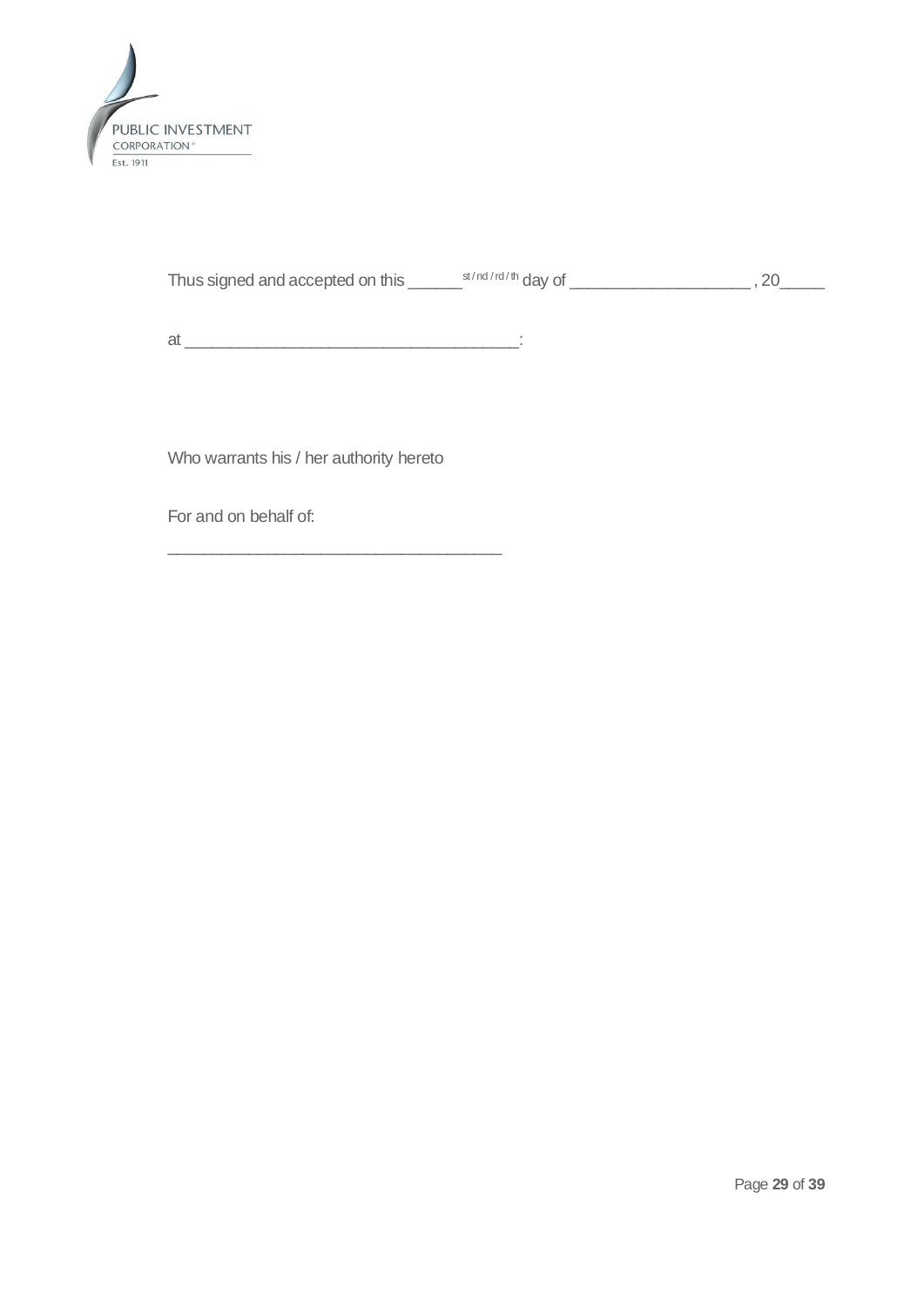

## **ANNEXURE A**

## **CONFIDENTIALITY AND NON-DISCLOSURE AGREEMENT**

Between

## **PUBLIC INVESTMENT CORPORATION SOC LIMITED**

## **(Registration Number 2005/009094/06**)("PIC")

AND

\_\_\_\_\_\_\_\_\_\_\_\_\_\_\_\_\_\_\_\_\_\_\_\_\_\_\_\_\_\_\_\_\_\_\_\_\_\_\_\_\_\_\_\_\_\_\_\_\_\_\_\_\_\_

(Identity Number / Registration Number: \_\_\_\_\_\_\_\_\_\_\_\_\_\_\_\_\_\_\_\_\_\_\_\_\_\_\_\_\_\_\_)

(Hereinafter referred to as the parties.)

Page **30** of **39**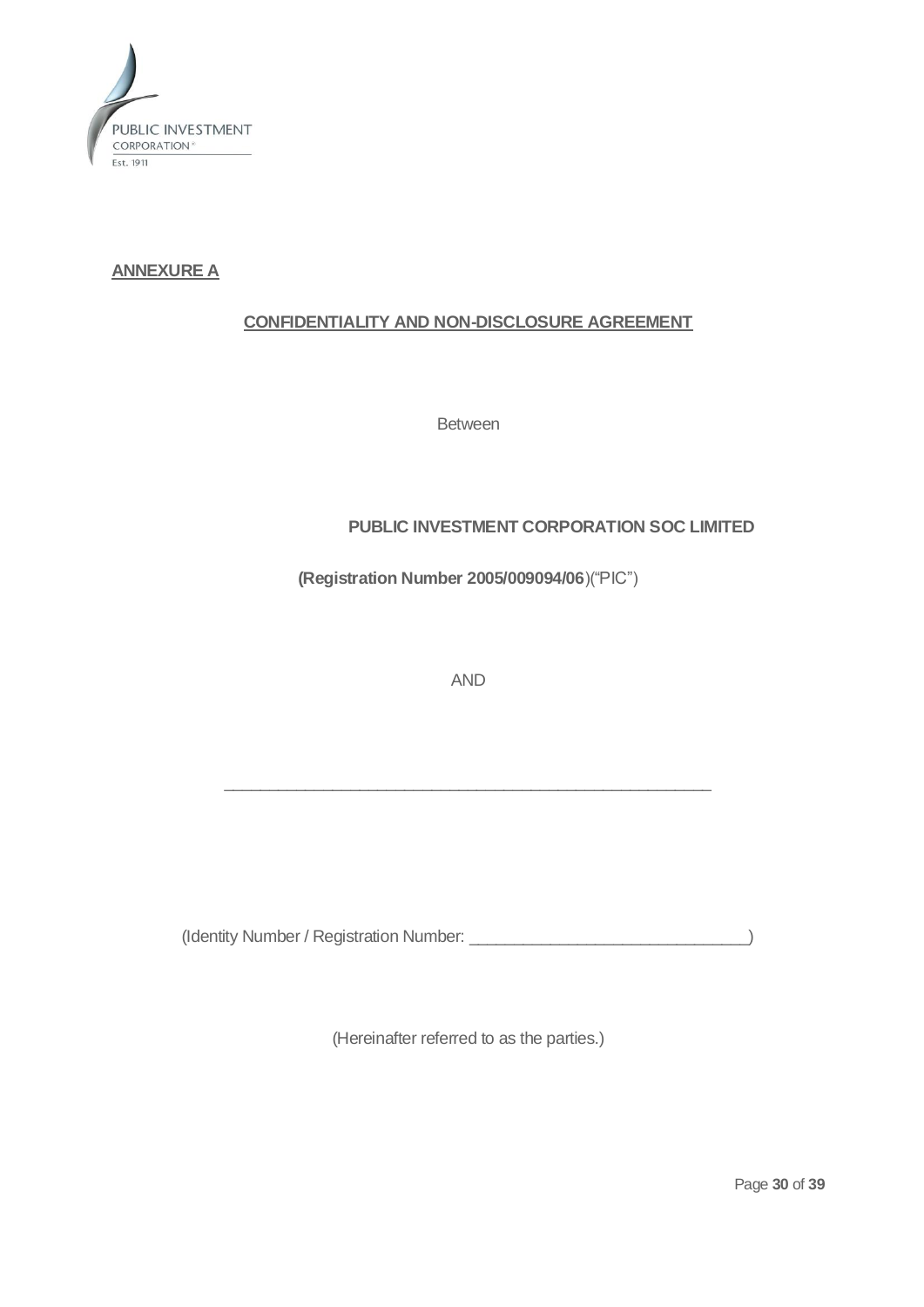

## **Introduction**

- 1. The parties wish to record the terms and conditions upon which each shall disclose confidential information to the other, which terms and conditions shall constitute a binding and enforceable agreement between the parties and their agents.
- 2 This agreement shall also bind the parties, notwithstanding the date of signature hereof, in the event that either party shall have disclosed any confidential information to the other party prior to date of signature hereof.
- 3. For the purposes of this agreement the party which discloses confidential information shall be referred to as "the disclosing party" and the party which receives the confidential information shall be referred to as "the receiving party".

## **The Confidential Information**

4. "Confidential Information" shall, for the purpose of this agreement include, without limitation, any technical, commercial or scientific information, know-how, trade secrets, processes, machinery, designs, drawings, technical specifications, terms of agreements, details of investment strategies, organisational strategies or structure of either party, products or services offered by either party or any other matter which relates to the business of either party in respect of which information is not readily available in the normal course of business which may come to the knowledge of the other party in whatever form, disclosed to or assessed by either party during the course of his relationship with the other party.

## **Disclosure of confidential information**

- 5 The disclosing party shall only disclose the confidential information to the receiving party to the extent deemed necessary or desirable by the disclosing party in its discretion.
- 6. The receiving party acknowledges that the confidential information is a valuable, special and unique proprietary asset to the disclosing party.
- Page **31** of **39** 7. The receiving party agrees that it will not, during or after the course of their relationship and/or the term of this agreement as described in Clause 17, disclose the information to any third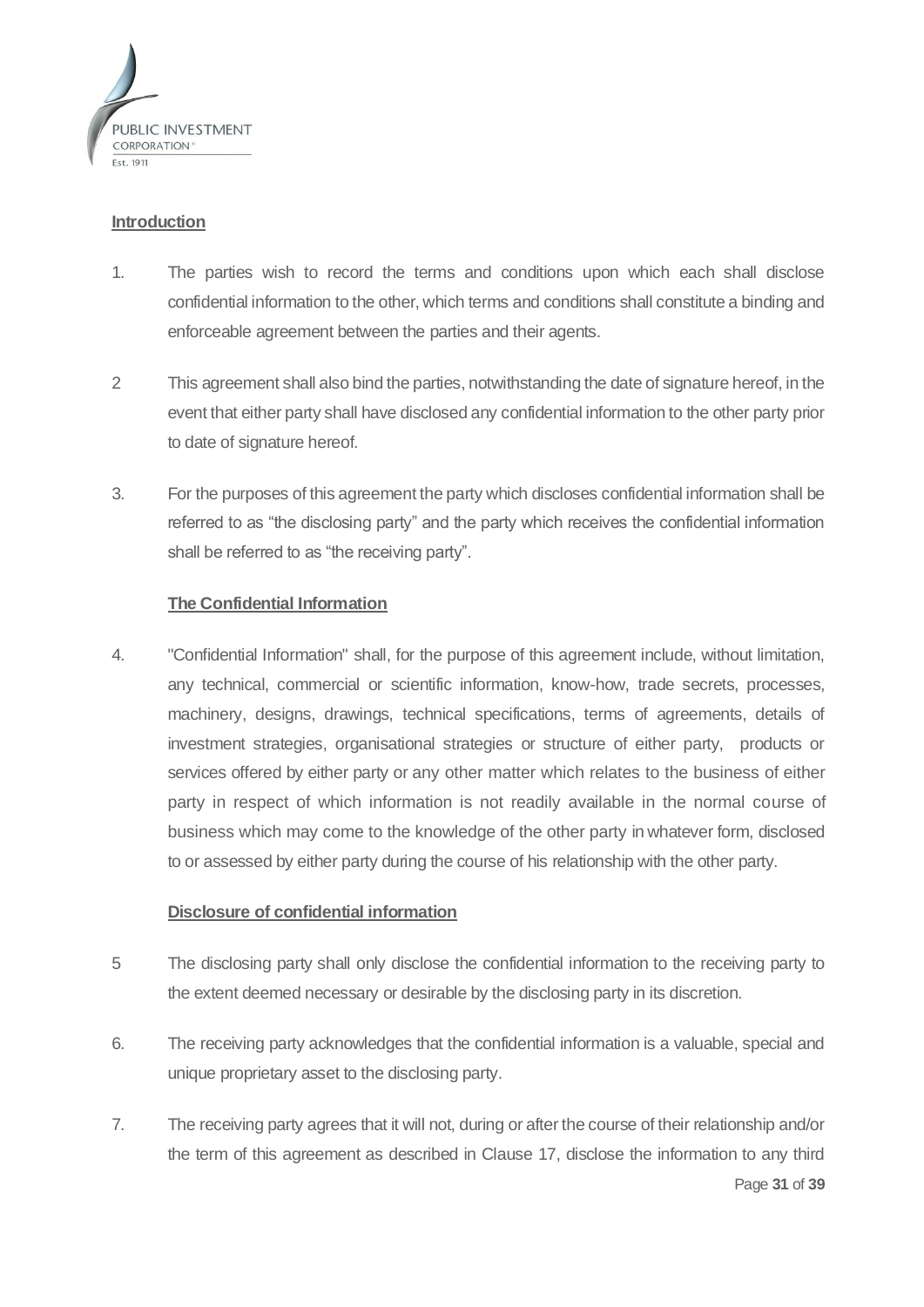

party for any reason or purpose whatsoever without the prior written consent of the disclosing party, save in accordance with the provisions of this agreement. In this agreement "third party" means any party other than the parties.

- 8. Notwithstanding anything to the contrary contained in this agreement the parties agree that the confidential information may be disclosed by the receiving party to other related parties on a need-to-know basis; provided that that party takes whatever steps are necessary to procure that such other related parties agree to abide by the terms of this agreement to prevent the unauthorised disclosure of the confidential information to third parties. For purposes of this clause, the receiving party's other related parties and employees, directors or managers shall be deemed to be acting, in the event of a breach, as that party's duly authorised agents.
- 9. The receiving party agrees:
- 9.1 not to utilise, exploit or in any other manner whatsoever use the confidential information disclosed pursuant to the provisions of this agreement for any purpose whatsoever without the prior written consent of the disclosing party;
- 9.2 that the unauthorized disclosure of the confidential information to a third party may cause irreparable loss, harm and damage to the disclosing party. Accordingly, the receiving party indemnifies and holds the disclosing party harmless against any loss, claim, harm or damage, of whatever nature, suffered or sustained by the disclosing party pursuant to a breach by the receiving party of the provisions of this agreement.

#### **Title**

- 10. All confidential information disclosed by the disclosing party to the receiving party is acknowledged by the receiving party:
- 10.1 to be proprietary to the disclosing party; and
- 10.2 not to confer any rights to the receiving party of whatever nature in the confidential information.

## **Restrictions on disclosure and use of the confidential information**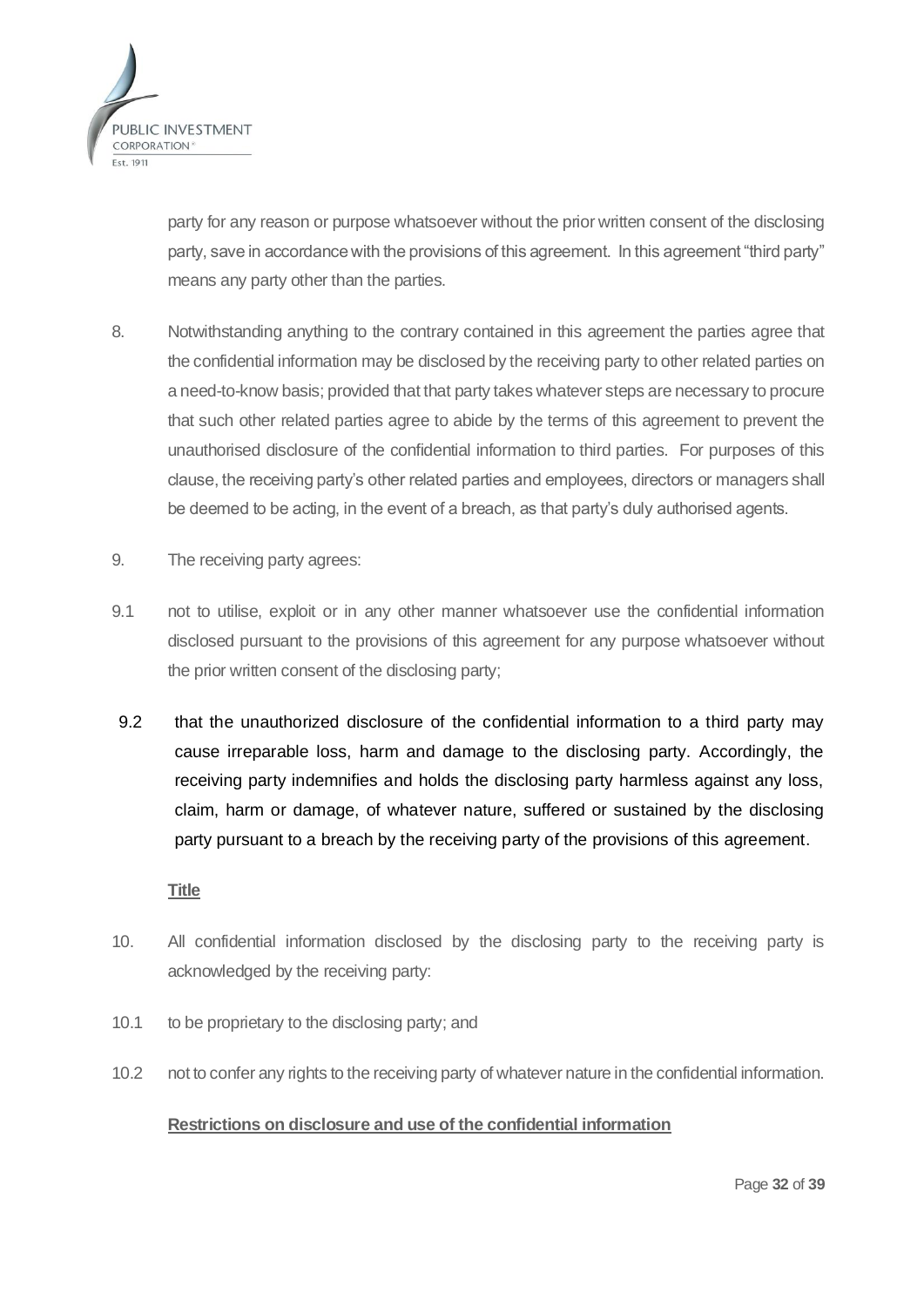

- 11. The receiving party undertakes not to use the confidential information for any purpose other than:
- 11.1 that for which it is disclosed; and
- 11.2 in accordance with the provisions of this agreement.

#### **Standard of care**

12. The receiving party agrees that it shall protect the confidential information disclosed pursuant to the provisions of this agreement using the same standard of care that the receiving party applies to safeguard its own proprietary, secret or confidential information and that the information shall be stored and handled in such a way as to prevent any unauthorised disclosure thereof.

#### **Return of material containing or pertaining to the confidential information**

- 13. The disclosing party may, at any time, request the receiving party to return any material containing, pertaining to or relating to confidential information disclosed pursuant to the terms of this agreement and may, in addition request the receiving party to furnish a written statement to the effect that, upon such return, the receiving party has not retained in its possession, or under its control, either directly or indirectly, any such material.
- 14. As an alternative to the return of the material contemplated in clause 13 above, the receiving party shall, at the instance of the disclosing party, destroy such material and furnish the disclosing party with a written statement to the effect that all such material has been destroyed. Notwithstanding the aforesaid, the receiving party will be entitled to retain such documents as they are reasonably required to retain in order to fulfil their professional obligation with regard to document retention, imposed on them by the professional body of which they are a member.
- 15. The receiving party shall comply with a request in terms of this clause, within 7 (seven) days of receipt of such a request.

## **Excluded confidential information**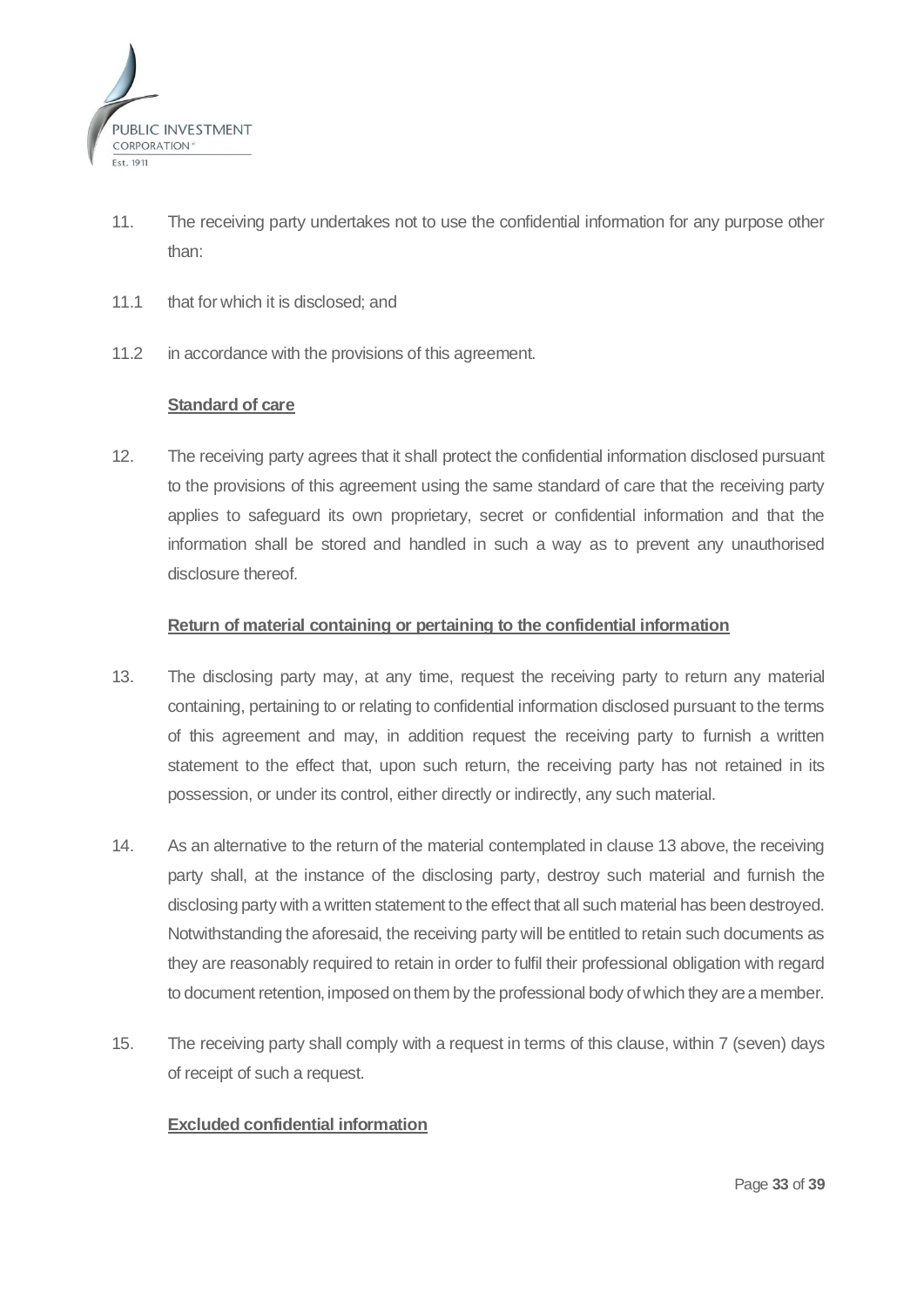

- 16. The obligations of the receiving party pursuant to the provisions of this agreement shall not apply to any confidential information that:
- 16.1 is known to, or in the possession of the receiving party prior to disclosure thereof by the disclosing party;
- 16.2 is or becomes publicly known, otherwise than as a result of a breach of this agreement by the receiving party;
- 16.3 is developed independently of the disclosing party by the receiving party in circumstances that do not amount to a breach of the provisions of this agreement;
- 16.4 is disclosed by the receiving party to satisfy an order of a court of competent jurisdiction or to comply with the provisions of any law or regulation in force from time to time; provided that in these circumstances, the receiving party shall advise the disclosing party to take whatever steps it deems necessary to protect its interests in this regard and provided further that the receiving party will disclose only that portion of the information which it is legally required to disclose and the receiving party will use its reasonable endeavours to protect the confidentiality of such information to the greatest extent possible in the circumstances;
- 16.5 is disclosed to a third party pursuant to the prior written authorisation of the disclosing party;
- 16.6 is received from a third party in circumstances that do not result in a breach of the provisions of this agreement.

## **Term**

17. Subject to clause 2 this agreement shall commence upon the date of signature of the last signing party hereto ("the effective date") and shall endure for a period of 12 (twelve) months ("the term") thereafter, or for a period of one year from the date of the last disclosure of confidential information to the receiving party, whichever is the longer period, whether or not the parties continue to have any relationship for that period of time. In the event that the parties extend the term by mutual and written agreement, then the provisions hereof shall endure for a further minimum period of 12 (twelve) months mutatis mutandis.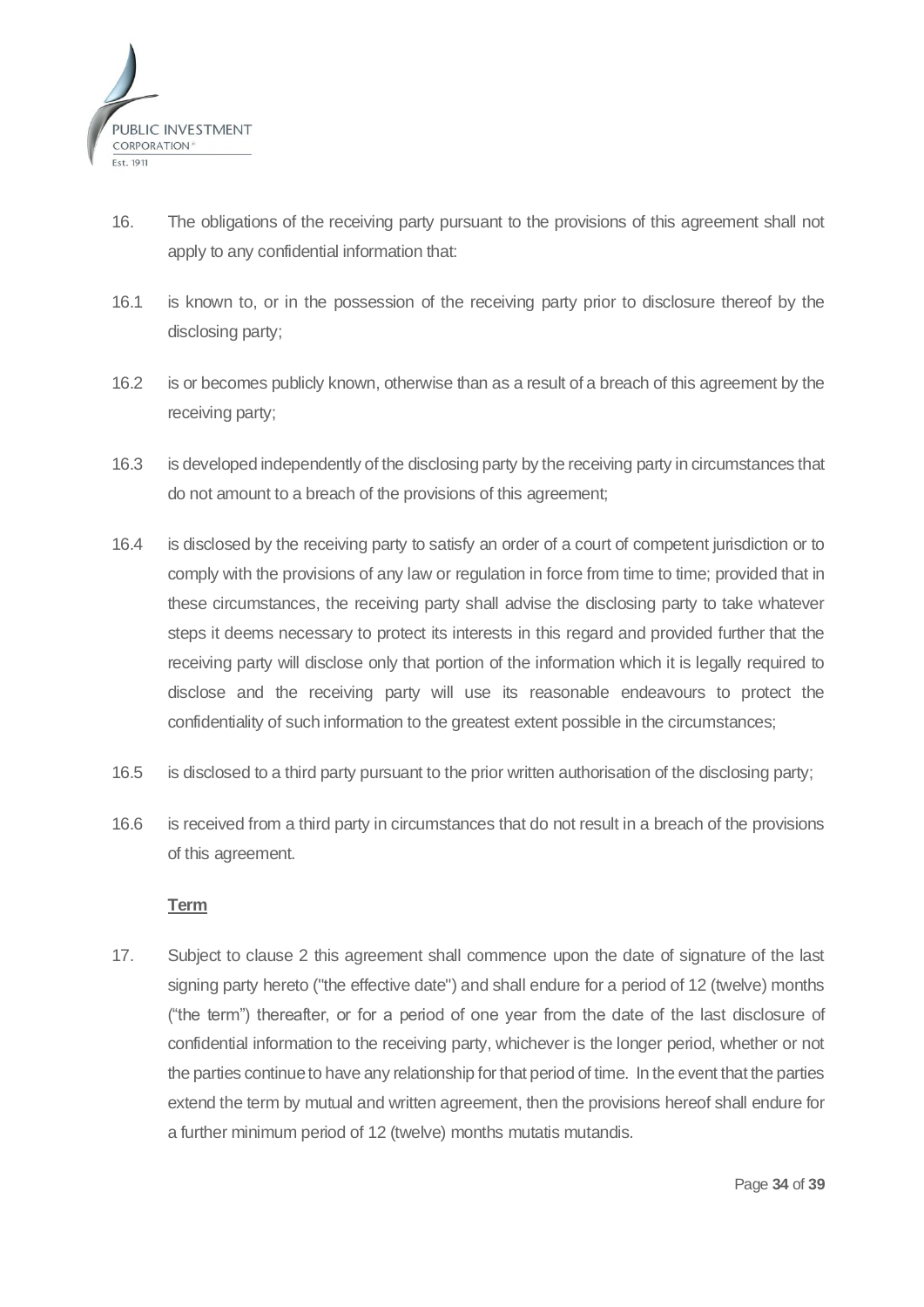

## **No Solicit**

18. Both parties agree that they will not solicit, interfere with, or entice or endeavour to solicit, interfere with or entice away from the other party, any employee or consultant of the other party, or of either parties consultant(s) or sub-contractor, for the duration of this agreement.

#### **Additional Action**

19. Each party to this agreement shall execute and deliver such other documents and do such other acts and things as may be necessary or desirable to give effect to the terms and provisions of this agreement.

#### **Breach**

20. In the event that the receiving party should breach the provisions of this agreement and fail to remedy such breach within 7 (seven) days from date of a written notice to do so, then the disclosing party shall be entitled to invoke all remedies available to it in law including the institution of urgent interim proceedings and/or an action for damages.

## **Amendments**

21. No amendment, interpretation or waiver of any of the provisions of this agreement shall be effective unless reduced in writing and signed by both parties.

## **Enforcement**

22. The failure by the disclosing party to enforce or to require the performance at any time of any of the provisions of this agreement shall not be construed to be a waiver of such provision, and shall not affect either the validity of this agreement or any part hereof or the right of the disclosing party to enforce the provisions of this agreement.

## **Headings**

23. The headings of the clauses of this agreement are used for convenience only and shall not affect the meaning or construction of the contents of this agreement.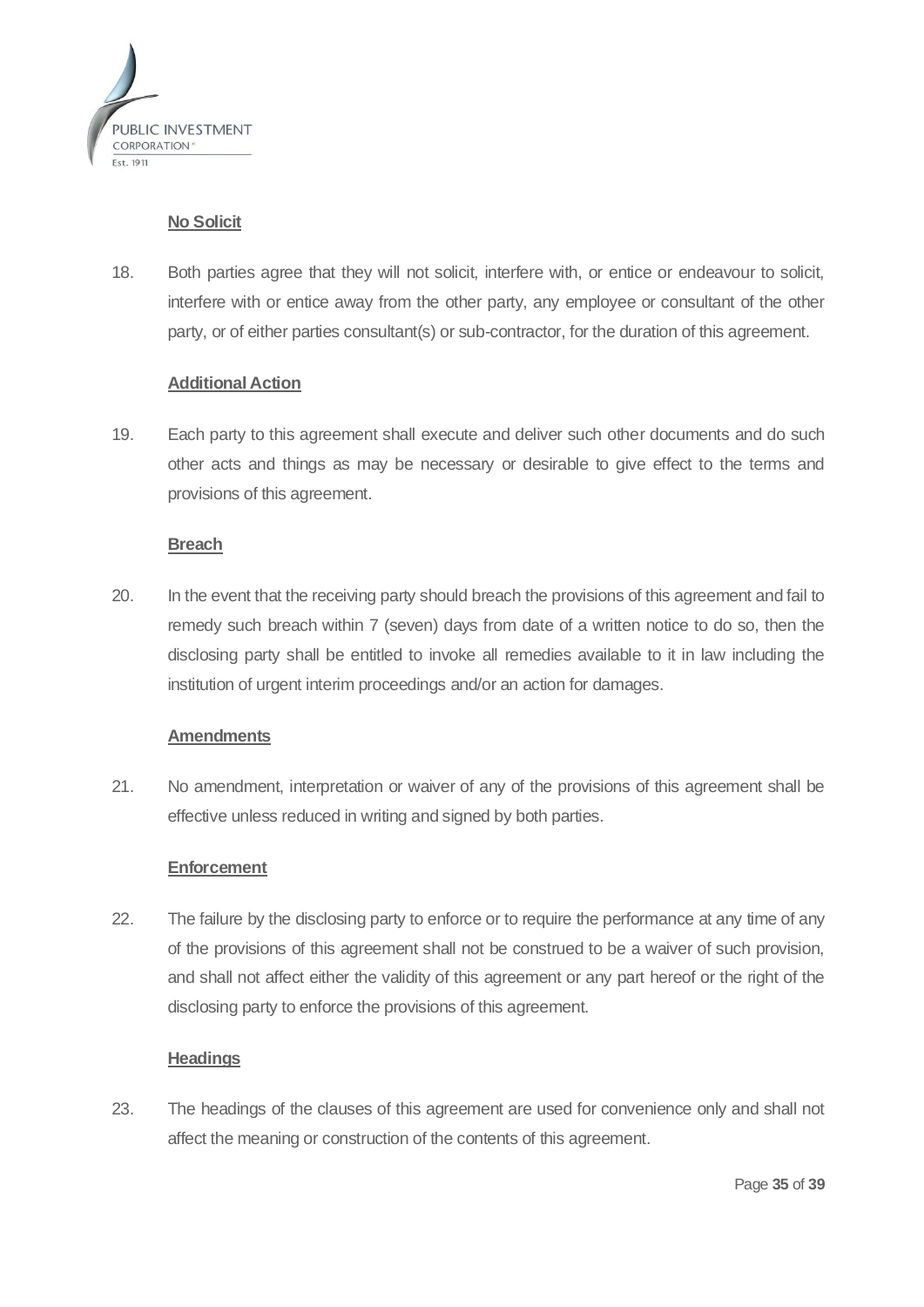

#### **Representations & Warranties**

24. Each party represents that it has authority to enter into this agreement and to do all things necessary to procure the fulfilment of its obligations in terms of this agreement.

#### **Entire agreement**

25. This agreement contains the entire agreement of the parties with respect to the subject matter of this agreement and supersedes all prior agreements between the parties, whether written or oral, with respect to the subject matter of this agreement.

#### **Governing law**

26. This agreement and the relationship of the parties in connection with the subject matter of this agreement and each other shall be governed and determined in accordance with the laws of the Republic of South Africa.

## **Submission**

27. The parties hereby submit to the non-exclusive jurisdiction of the Northern - Gauteng High Court.

## **Domicile (Physical Address)**

- 28. Any written notice in connection with this agreement may be addressed:
- 29.1 in the case of PIC to

MENLYN MAINE CENTRAL SQUARE

CORNER ARAMIST AVENUE &COROBAY AVENUE

WATERKLOOF GLEN EXTENSION 2

0181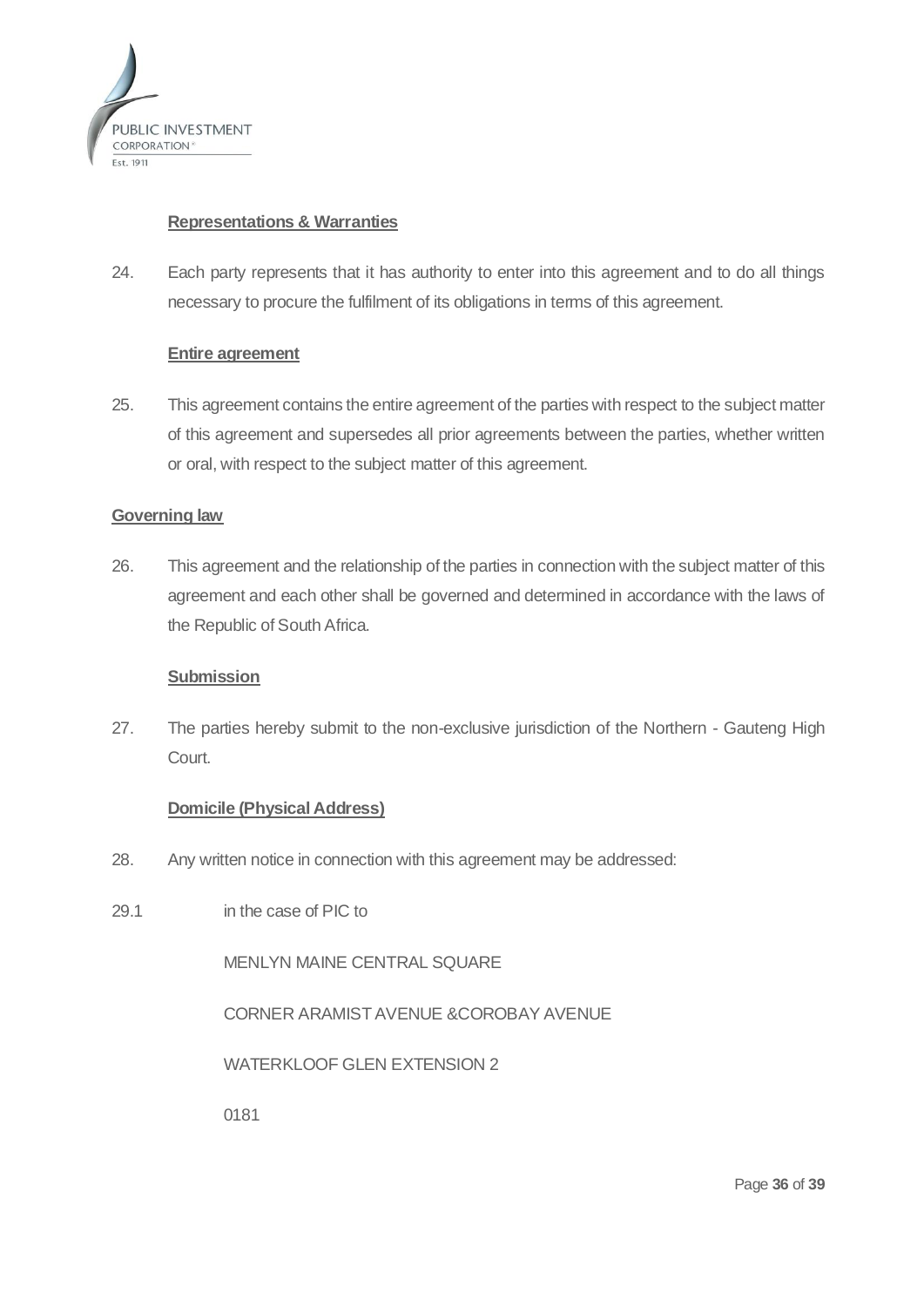

and shall be marked for the attention of……………;

29.2 in the case of to to

\_\_\_\_\_\_\_\_\_\_\_\_\_\_\_\_\_\_\_\_\_\_\_\_\_\_\_\_

\_\_\_\_\_\_\_\_\_\_\_\_\_\_\_\_\_\_\_\_\_\_\_\_\_\_\_\_

\_\_\_\_\_\_\_\_\_\_\_\_\_\_\_\_\_\_\_\_\_\_\_\_\_\_\_\_

\_\_\_\_\_\_\_\_\_\_\_\_\_\_\_\_\_\_\_\_\_\_\_\_\_\_\_\_

and shall be marked for the attention of

- 30. A party may change that party's address, by prior notice in writing to the other party.
- 31. If any notice is to be sent by mail, it shall be sent by prepaid registered mail and shall then be deemed until and unless the contrary is proved, to have been received 10 (ten) days after the date of posting.

\_\_\_\_\_\_\_\_\_\_\_\_\_\_\_\_\_\_\_\_\_\_\_\_\_\_\_\_\_\_.

- 32. If any notice is sent by telefax, it will be deemed, until and unless the contrary is proved, to have been received on the date recorded on the transmission slip.
- 33. If any notice is delivered by hand, it will be deemed to have been received on proof of the date of delivery.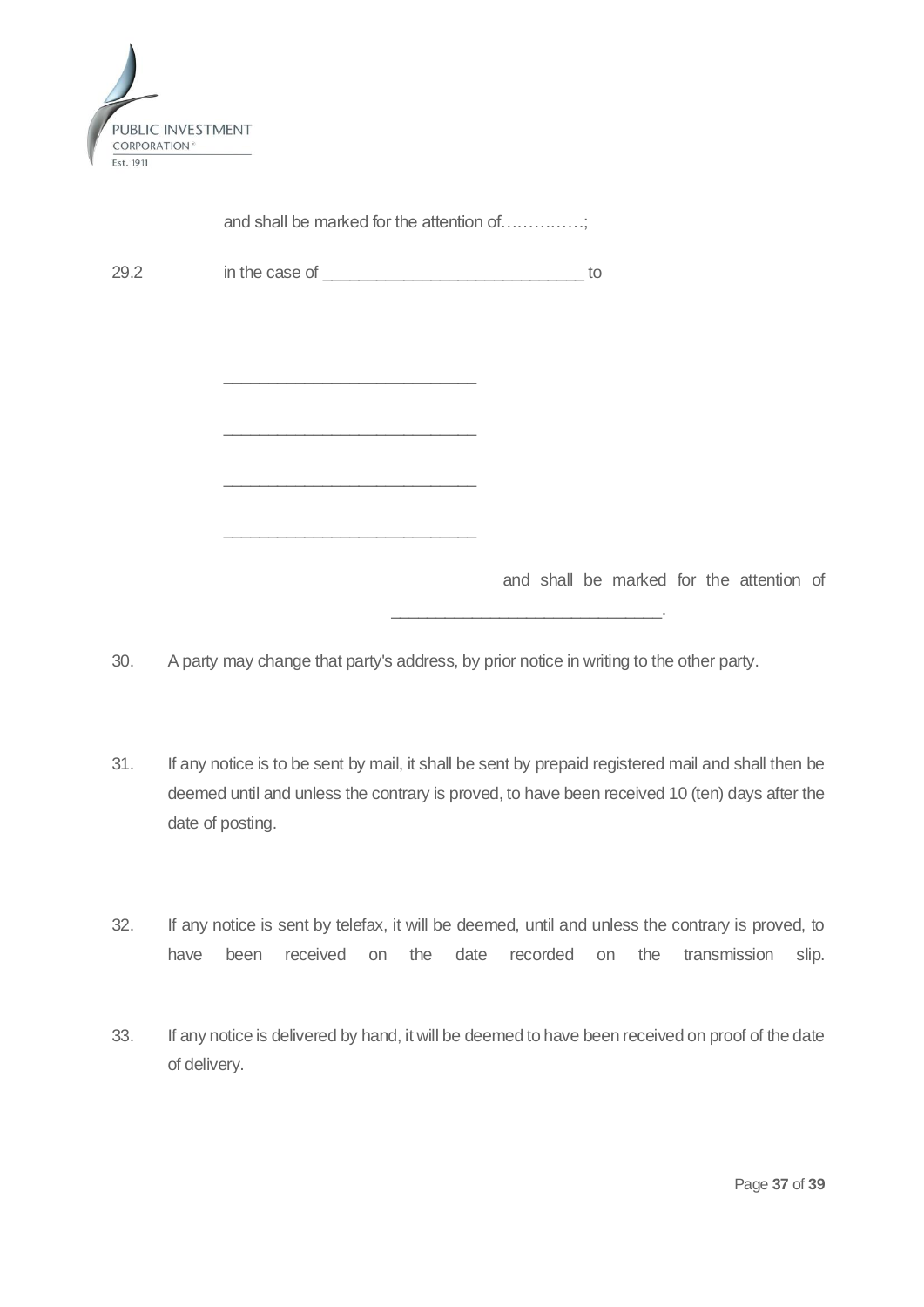

#### **Severability**

**\_\_\_\_\_\_\_\_\_\_\_\_\_\_\_\_\_\_\_\_\_\_\_\_\_\_\_\_\_\_\_\_\_**

34. In the event of any one or more of the provisions of this agreement being held for any reason to be invalid, illegal or unenforceable in any respect, such invalidity, illegality or unenforceability shall not affect any other provision of this agreement, and this agreement shall be construed as if such invalid, illegal or unenforceable provision was not a part of this agreement, and the agreement shall be carried out as nearly as possible in accordance with its original terms and intent.

| Signed at          | on this the | day of |                                           | 2021 |
|--------------------|-------------|--------|-------------------------------------------|------|
|                    |             |        |                                           |      |
| Witness signature. |             |        | Signature                                 |      |
|                    |             |        | Duly authorised representative of         |      |
|                    |             |        | Public Investment Corporation SOC Limited |      |
|                    |             |        |                                           |      |
|                    |             |        |                                           |      |
| Print name.        |             |        | Print Name.                               |      |
|                    |             |        |                                           |      |
|                    |             |        |                                           |      |
| Date.              |             |        | Date.                                     |      |